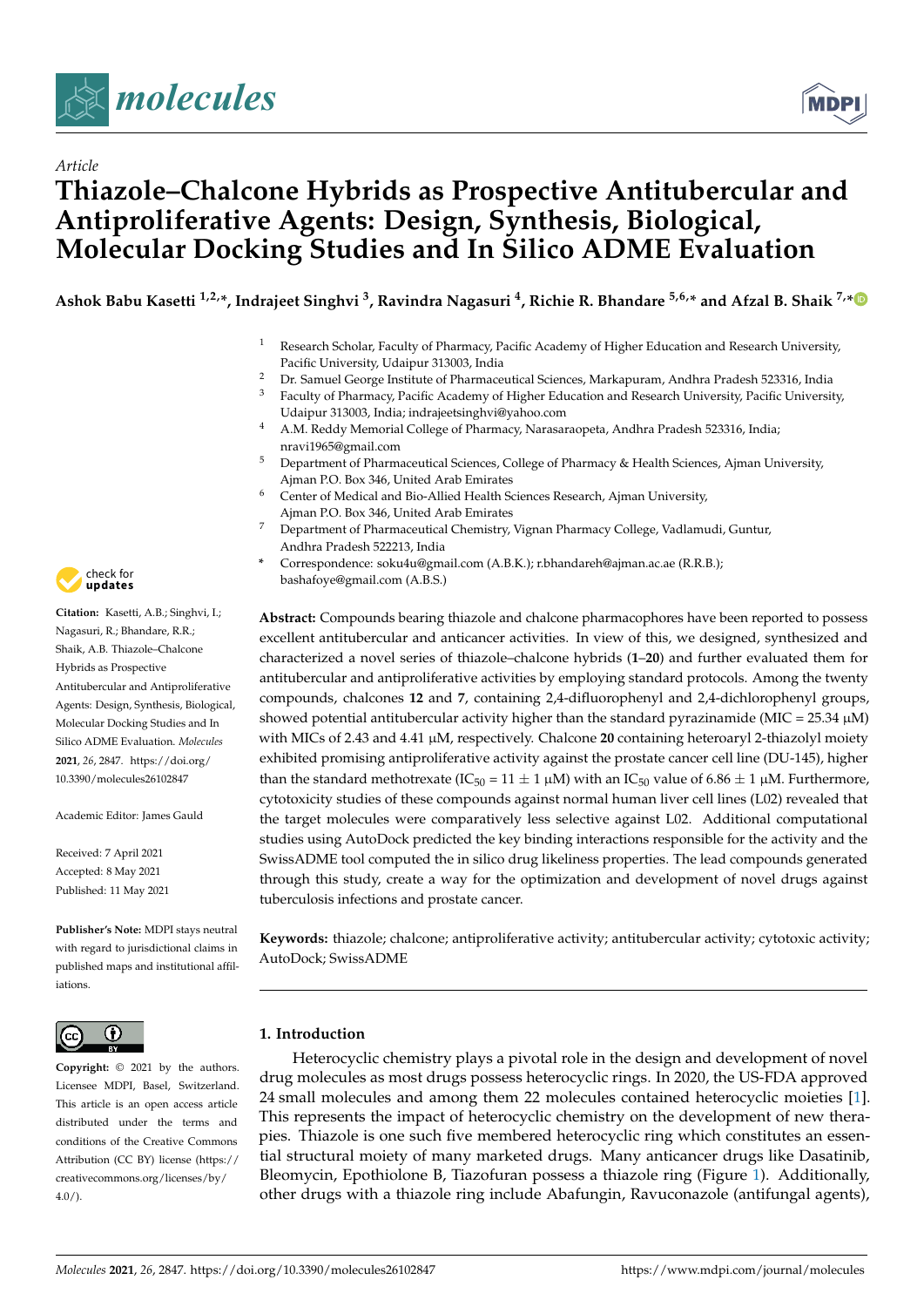Acinitrazole, Sulfathiazole (antibacterial agents), Micrococcin, Penicillins, third, fourth and fifth generation cephalosporins (antibacterial antibiotics), Nitazoxanide (antiprotozoal), Ritonavir (antiretroviral agent), Meloxicam (anti-inflammatory), Febuxostat (antigout agent), Famotidine, Nizatidine (antiulcer agents), Pramipexole (antidepressant), Chlormethiazole/Clomethiazole (sedative) and Thiamine (vitamin). Thiazole derivatives were extensively studied by organic and medicinal chemists for their diverse biological activities. The thiazole motif is important for altering the pharmacokinetic and pharmacodynamic properties of the drug molecules. It has exerted different roles in the lead identification and optimization including its use as a pharmacophore or spacer or a bioisosteric scaffold [2,3].



**Figure 1.** Structures of clinically approved thiazole and chalcone based drugs.

Chalcones are a group of natural open chain flavonoids with promising biological activities [4]. Chemically, chalcones are diarylpropenones (diaryl vinyl ketones) and their structure can be seen in clinically approved drugs including Metochalcone and Sofalcone (Figure 1). The vinyl ketone part of the chalcones is not only responsible for the biological activities of chalcones but is also useful as a key synthon for the preparation of different heterocyclic compounds of pharmacological interest [5]. Thiazole and chalcone derivatives possess a broad spectrum of bioactivities, including antitubercular [6–17], anticancer [18–32], antioxidant [33–38], antifungal [39–46] and antibacterial [47–55]. The nature of the substituents as well as the type of the aryl rings connected to the propenone bridge of chalcones governs the intensity of a given biological activity. The improved biological activity of the chalcones was observed with halogenated chalcones and the chalcones in which the aryl ring was replaced with heteroaryl rings. Interestingly, the incorporation of heterocyclic scaffolds and halogen substituted aryl rings improves the ADMET and pharmacodynamic properties of drugs and drug-like candidates [56]. The linking of two biologically active pharmacophoric groups is a practice followed by medicinal chemists for many years through molecular hybridization. Such combination approach will produce molecules with synergistic and higher bioactivity [57]. Additionally, the new structures that emerge due to molecular hybridization are typically rigid pharmacophores that are able to bind effectively to the target.

Thiazole–chalcone hybrids have been previously reported with promising antimicrobial [58], anticancer [24] and lipoxygenase (5-LOX) inhibitory [59] activities. In view of the above facts, we designed, synthesized and evaluated the antitubercular, antiproliferative and cytotoxic activities of 20 novel thiazole–chalcone hybrids (**1**–**20**) containing biologically active thiazole and chalcone pharmacophores in order to find novel lead molecules with improved biological activities (Figure 2).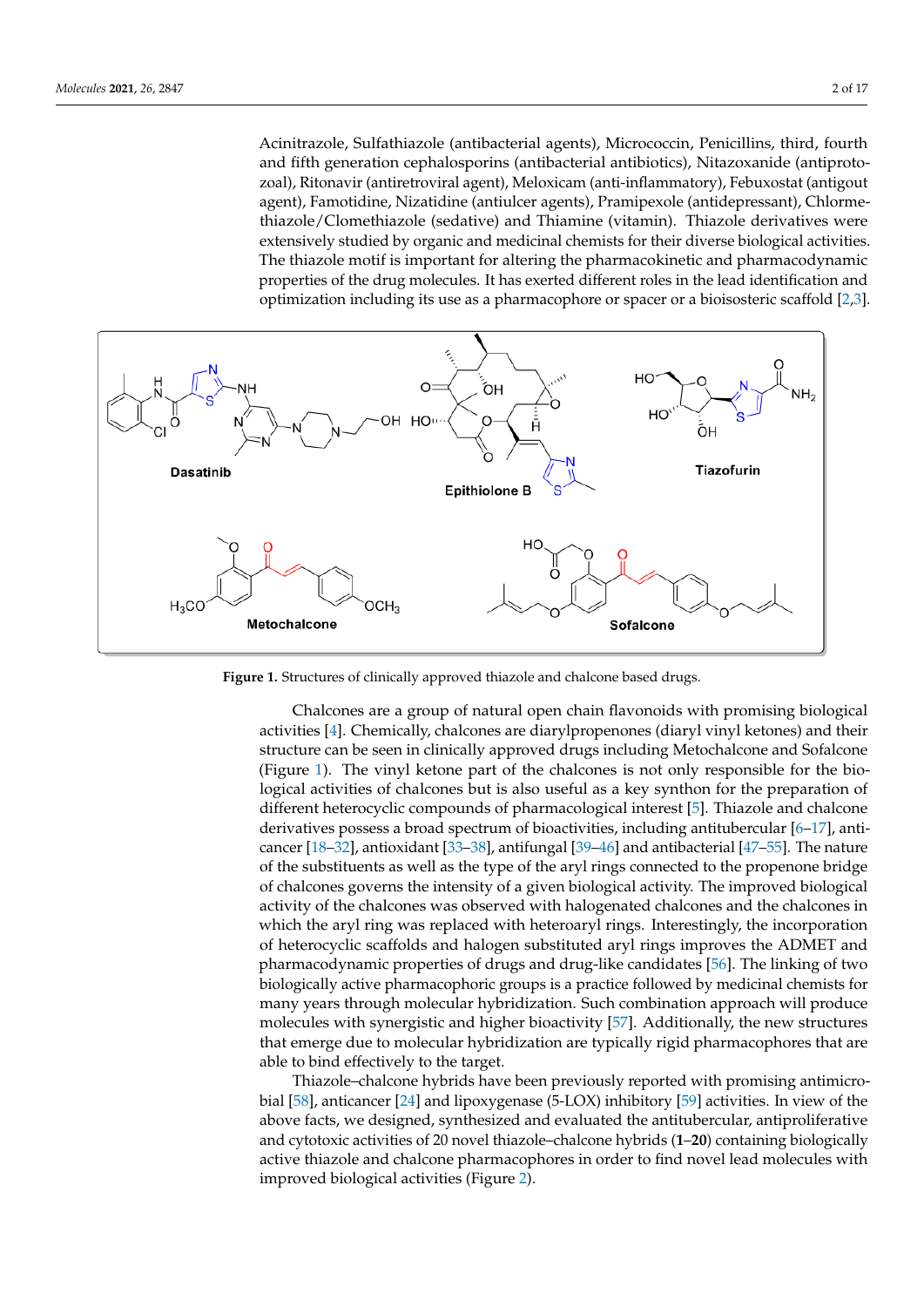

Target compounds with chloro substituted thiazole and chalcone pharmacophores

**Figure 2.** Design of thiazole–chalcone hybrids.

## **2. Results and Discussion**

# *2.1. Chemistry*

The target thiazole–chalcone hybrids were synthesized by the condensing of different substituted aromatic ketones with 2,4-dichlorothiazole-5-carboxaldehyde in the presence of a glacial acetic acid and hydrochloric acid mixture to isolate the compounds (**1**–**20**) in 75–91% yields. The synthesized hybrids were pale yellow-colored compounds with solubility in chloroform, methanol and DMSO. All the compounds were characterized by FT-IR, <sup>1</sup>H-NMR and mass spectrometry and the most potent compounds **7**, **12** and **20** were also characterized by  $^{13}$ C-NMR spectroscopy. In the FT-IR spectrum, two diagnostic stretching absorption bands of C=O and HC=CH were seen around the wave numbers 1651–1698 cm<sup>-1</sup> and 1506–1520 cm<sup>-1</sup>, respectively. The <sup>1</sup>H-NMR spectra showed two doublet signals characteristic of the  $α$ - and  $β$ -protons of the propenone linkage resonating between the chemical shift values 7.27–7.89 ppm and 7.66–8.16 ppm. The coupling constant value J, for these doublets ranged between 15–17 Hz. These large coupling constant values confirmed the *trans* isomer of the olefinic bond present in the hybrids. <sup>13</sup>C-NMR spectrum of the compounds displayed the signals at  $\delta$  181.3–196.1 (C-1, C=O), 122.4–130.5  $(C-2, O=C-CH=CH-),$  and 133.5–146.4  $(C-3, O=C-CH=CH-)$  corresponding to the vinyl ketone portion of chalcone. The molecular ion peak in the mass spectrum further confirmed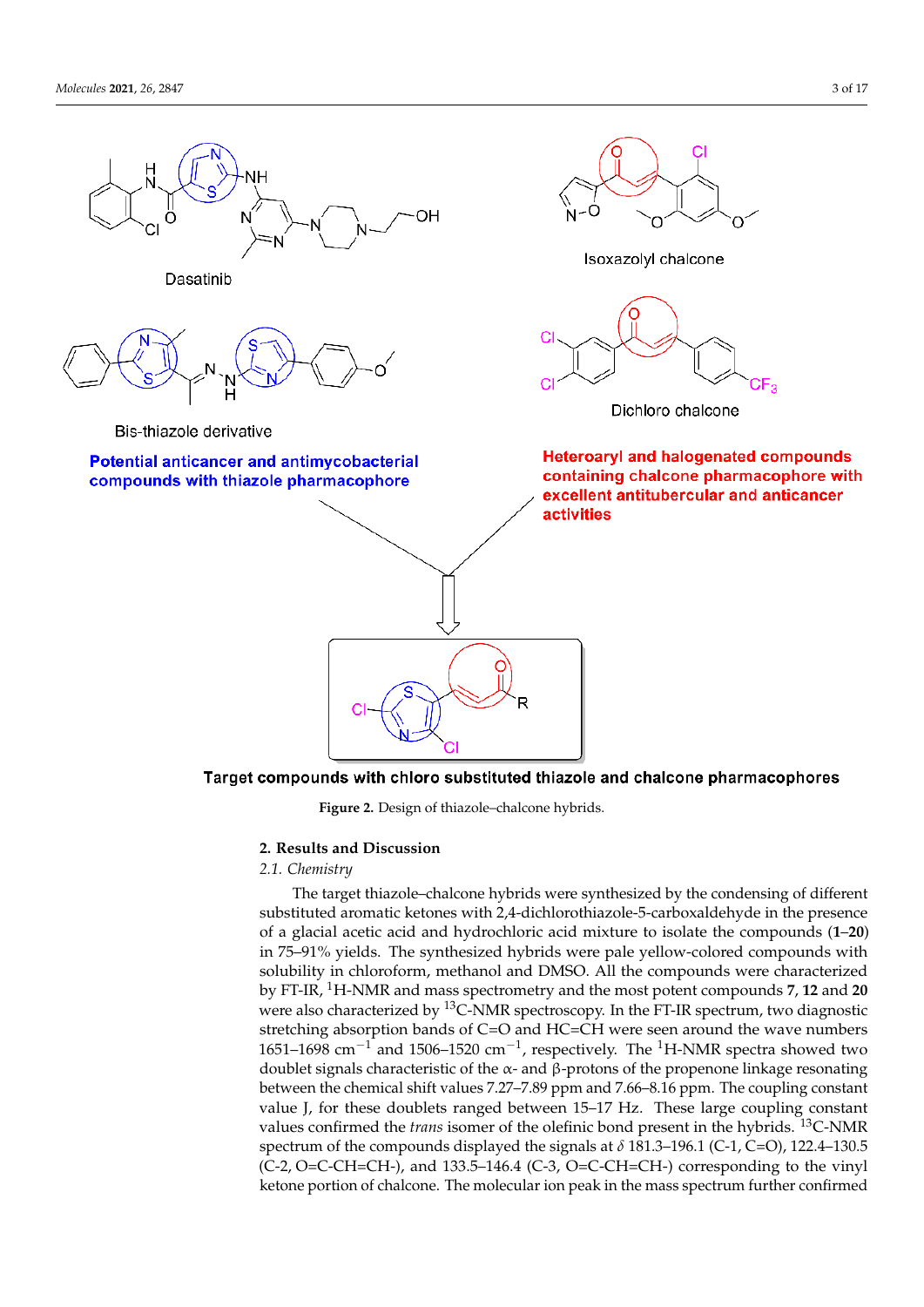the formation of chalcones. Additionally, all the compounds showed an isotopic  $M + 2$ peak of one-third intensity to the molecular ion peak. The FT-IR,  ${}^{1}$ H NMR,  ${}^{13}$ C NMR and Mass Spectra for compounds can be found in the Supplementary Materials.

### *2.2. Biological Studies*

All the compounds were evaluated for their antitubercular, antiproliferative and cytotoxicity activities by MABA and MTT assays and the results are portrayed in Tables 1 and 2, respectively. The target compounds (**1**–**20**) were classified into three series (Table 1): monosubstituted phenyl based chalcones (**1**–**3** and **9**–**11**), disubstituted phenyl based chalcones (**4**–**7** and **12**–**16**) and unsubstituted heteroaryl derivatives (bioisosteres of phenyl ring **17**–**20**). The electro withdrawing groups Cl or F were located at ortho (**1**, **9**), meta (**2**, **10**) and para (**3**, **11**) position whereas, in the disubstituted series, Cl or F were substituted at positions 2, 3; 2, 6; 2, 5; 2, 4; 3, 4 or 3, 5 on the phenyl ring.

**Table 1.** Antitubercular results of thiazole–chalcone hybrids (**1**–**20**).



| Entry          | $\bf{R}$           | Mtb (H37Rv Strain) (MIC in $\mu$ M) <sup>a</sup> |
|----------------|--------------------|--------------------------------------------------|
| 1              | 2-chlorophenyl     | $78.46 \pm 1$                                    |
| $\overline{2}$ | 3-chlorophenyl     | $313.87 \pm 1$                                   |
| 3              | 4-chlorophenyl     | $78.46 \pm 1$                                    |
| 4              | 2,3-dichlorophenyl | $141.62 \pm 2$                                   |
| 5              | 2,6-dichlorophenyl | $35.40 \pm 2$                                    |
| 6              | 2,5-dichlorophenyl | $141.62 \pm 1$                                   |
| 7              | 2,4-dichlorophenyl | 4.41 $\pm$ 2                                     |
| 8              | 3,4-dichlorophenyl | $141.62 \pm 1$                                   |
| 9              | 2-fluorophenyl     | $20.68 \pm 2$                                    |
| 10             | 3-fluorophenyl     | $165.48 \pm 1$                                   |
| 11             | 4-fluorophenyl     | $20.68 \pm 1$                                    |
| 12             | 2,4-difluorophenyl | $2.43 \pm 1$                                     |
| 13             | 2,5-difluorophenyl | $39.04 \pm 1$                                    |
| 14             | 2,6-difluorophenyl | $9.74 \pm 2$                                     |
| 15             | 3,4-difluorophenyl | $39.04 \pm 1$                                    |
| 16             | 3,5-difluorophenyl | $156.18 \pm 2$                                   |
| 17             | 2-pyridinyl        | $350.70 \pm 2$                                   |
| 18             | 3-pyridinyl        | $701.40 \pm 1$                                   |
| 19             | 4-pyridinyl        | $350.70 \pm 2$                                   |
| 20             | 2-thiazolyl        | $343.45 \pm 1$                                   |
| Pyrazinamide   |                    | $25.34 \pm 2$                                    |

<sup>a</sup> MICs are mean of three independent experiments. Bold numerical values in third column represent compounds with highest activity.

### 2.2.1. Antitubercular Activity

The minimum inhibitory concentration (MIC) values for antitubercular activity ranged from 2.43  $\pm$  2 to 701.40  $\pm$  1  $\mu$ M. Among the twenty compounds, five compounds 7, 9, **11, 12** and **14** displayed more activity than the standard, pyrazinamide (MIC =  $25.34 \mu M$ ). In the monosubstituted series, the ortho (**1**, **9**) and para (**3**, **9**) positions were found to be beneficial for activity over the meta (**2**, **10**) position Among the monosubstituted chalcones **1**–**3**, **9**–**11**, the *ortho* and *para*-F substituted compounds showed 3.79-fold better activity over the Cl-containing compounds (MIC 20.68  $\pm$  2  $\mu$ M (9, 11) vs. 78.46  $\pm$  1  $\mu$ M (1, 3)). The MIC value was further improved when the phenyl ring was disubstituted with F over Cl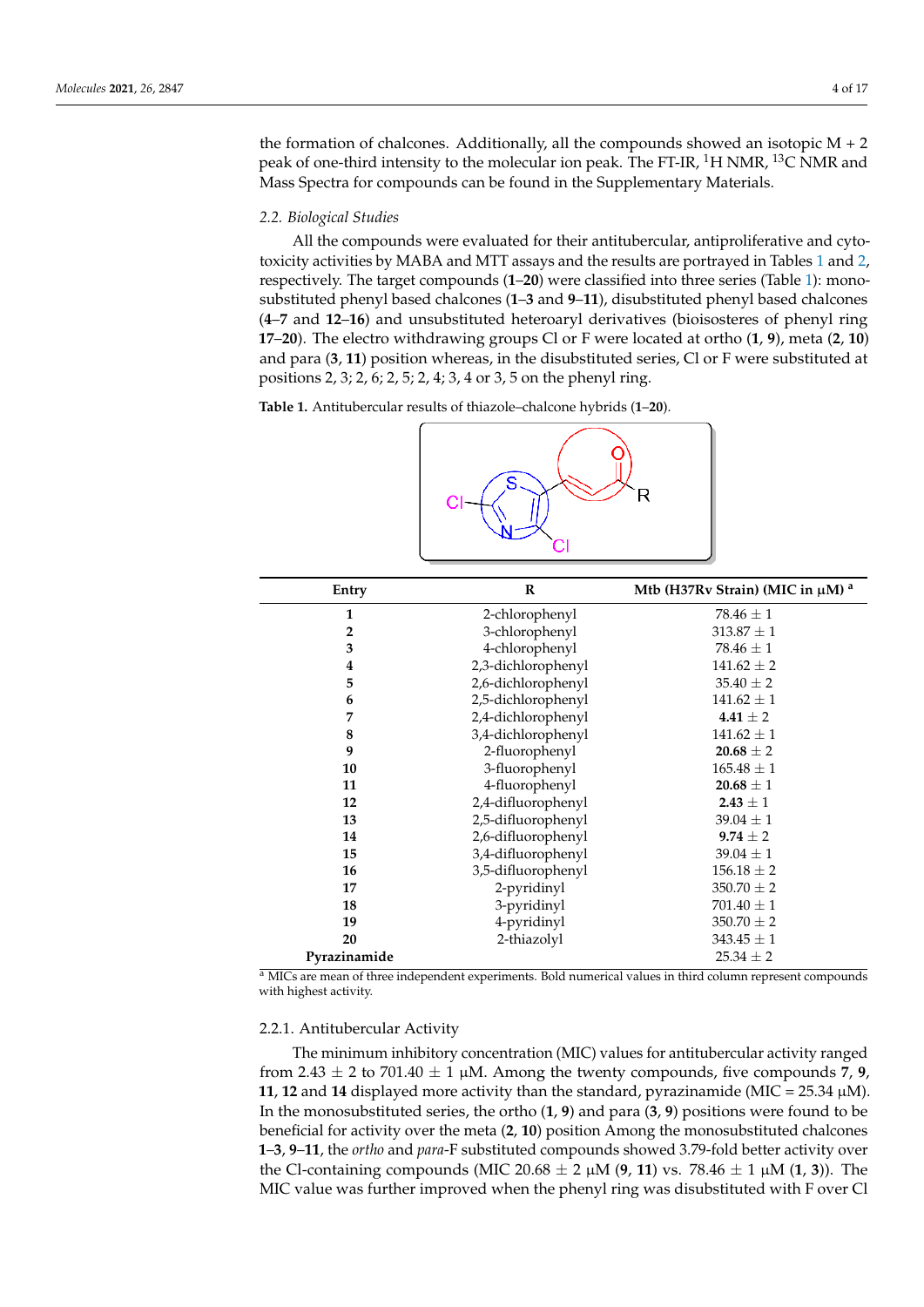(MIC = 2.43 ± 1 µM (**12**), 4.41 ± 2 µM (**7**)). Compounds **12** and **7** bearing halogen atoms in both ortho and para positions, i.e., 2,4-difluorophenyl (MIC = 2.43  $\pm$  1  $\mu$ M) and 2,4dichlorophenyl (MIC =  $4.41 \pm 2 \mu$ M) showed potencies 10.42 and 5.74 times more than the standard (MIC 25.34  $\pm$  2  $\mu$ M) whereas the monofluorinated compounds 9 and 11 bearing fluorine atoms at ortho and para positions, showed activity at MIC 20.68  $\mu$ M which was 0.81 times greater than pyrazinamide (25.34  $\pm$  2  $\mu$ M). The chalcone **14** (MIC = 9.74  $\pm$  2  $\mu$ M) containing 2,6-difluorophenyl scaffold was 2.6-times more active than the standard. This suggests that the degree of electronegativity played a key role in modulating the physicochemical properties of the phenyl ring thereby influencing the antitubercular activity. Among the bioisosteres **17–20**, the activity ranged from  $343.45 \pm 1$  to  $701.40 \pm 1$  µM. No improvement in activity was observed over the standard pyrazinamide.

**Table 2.** Antiproliferative and cytotoxic activity results of thiazole–chalcone hybrids (**1**–**20**).



| Entry            | $\mathbf{R}$       | <b>Prostate Cancer Cell Line</b><br>(DU-145) (IC <sub>50</sub> in $\mu$ M) <sup>b</sup> | <b>Normal Liver Cell Line</b><br>(L02) (IC <sub>50</sub> in $\mu$ g/mL) <sup>b</sup> |
|------------------|--------------------|-----------------------------------------------------------------------------------------|--------------------------------------------------------------------------------------|
| $\mathbf{1}$     | 2-chlorophenyl     | $100.43 \pm 2$                                                                          | >70                                                                                  |
| $\overline{2}$   | 3-chlorophenyl     | $1607.03 \pm 2$                                                                         | >70                                                                                  |
| 3                | 4-chlorophenyl     | $401.75 \pm 1$                                                                          | >70                                                                                  |
| $\boldsymbol{4}$ | 2,3-dichlorophenyl | $181.28 \pm 1$                                                                          | >70                                                                                  |
| 5                | 2,6-dichlorophenyl | $90.64 \pm 1$                                                                           | >70                                                                                  |
| 6                | 2,5-dichlorophenyl | $2900.52 \pm 2$                                                                         | >70                                                                                  |
| 7                | 2,4-dichlorophenyl | $181.28 \pm 1$                                                                          | >70                                                                                  |
| 8                | 3,4-dichlorophenyl | $1450.26 \pm 1$                                                                         | >70                                                                                  |
| 9                | 2-fluorophenyl     | $52.95 \pm 2$                                                                           | >70                                                                                  |
| 10               | 3-fluorophenyl     | $847.28 \pm 2$                                                                          | >70                                                                                  |
| 11               | 4-fluorophenyl     | $423.64 \pm 2$                                                                          | >70                                                                                  |
| 12               | 2,4-difluorophenyl | $99.95 \pm 1$                                                                           | >70                                                                                  |
| 13               | 2,5-difluorophenyl | 3198.70 $\pm$ 2                                                                         | >70                                                                                  |
| 14               | 2,6-difluorophenyl | $24.98 \pm 2$                                                                           | >70                                                                                  |
| 15               | 3,4-difluorophenyl | $799.67 \pm 1$                                                                          | >70                                                                                  |
| 16               | 3,5-difluorophenyl | 3198.70 $\pm$ 1                                                                         | >70                                                                                  |
| 17               | 2-pyridinyl        | $14.02 \pm 1$                                                                           | >70                                                                                  |
| 18               | 3-pyridinyl        | $28.05 \pm 1$                                                                           | >70                                                                                  |
| 19               | 4-pyridinyl        | $14.02 \pm 1$                                                                           | >70                                                                                  |
| 20               | 2-thiazolyl        | $6.86 \pm 1$                                                                            | >70                                                                                  |
| Methotrexate     |                    | $11 \pm 1$                                                                              | >70                                                                                  |

 $\overline{b}$  Data presented as mean  $\pm$  SD (*n* = 3). All the compounds and the standard dissolved in DMSO, diluted with culture medium containing 0.1% DMSO. The control cells were treated with culture medium containing 0.1% DMSO. Bold numerical value in third column represents compound with highest activity.

## 2.2.2. Antiproliferative and Cytotoxic Activities

With respect to antiproliferative activity, the  $\mathop{\rm IC}\nolimits_{50' s}$  ranged from 6.86  $\pm$  1 to 2900  $\pm$  2  $\mu$ M. Methotrexate was used as standard, having IC<sub>50</sub> of 11  $\pm$  1 µM. The disubstituted phenyl based chalcones 5 and 14 fared better over the monosubstituted series (IC<sub>50s</sub> 90.64  $\pm$  1  $\mu$ M (**5**), 24.98 ± 2 µM (**14**) vs. 100.43 ± 2 µM to 1607 ± 2 µM (**1**–**3**) and 423.64 ± 2 µM (**10**) to 847.28  $\pm$  2  $\mu$ M (11)). Surprisingly, ortho F phenyl substituted chalcone 9 showed IC<sub>50</sub> of  $52.95 \pm 2 \mu M$  and this activity was further enhanced two-fold by having F on 2 and 6 position of the phenyl ring (IC<sub>50</sub> 24.98  $\pm$  2  $\mu$ M 14). Replacing the phenyl ring with bioisosteres proved to be beneficial for antiproliferative activity with  $IC_{50s}$  ranging from  $6.86 \pm 1$  to  $28.05 \pm 1$   $\mu$ M (17–20). The five membered heterocycle 2-thiazolyl based chalcone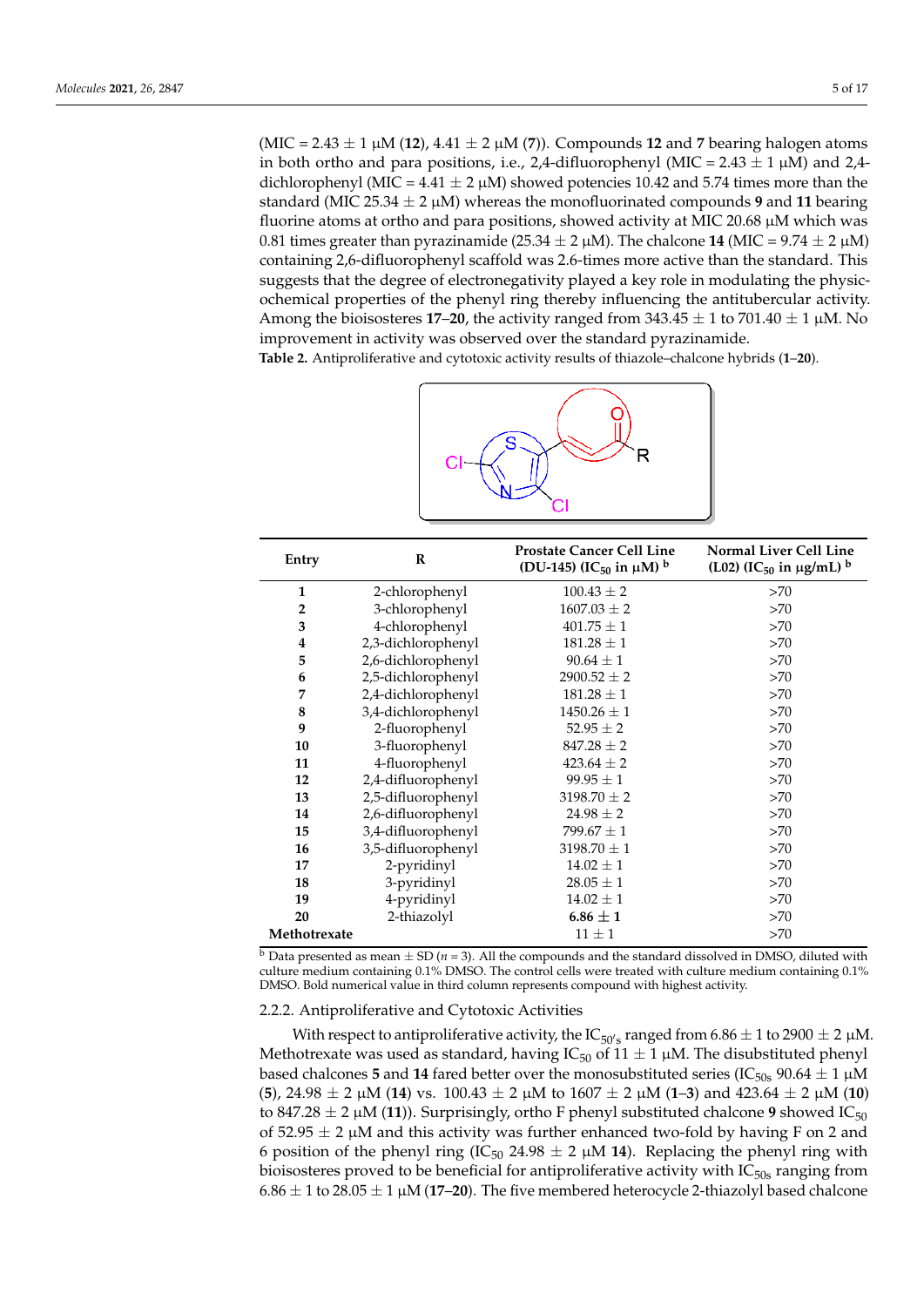(20) showed the most potent activity with  $IC_{50}$  of 6.86  $\pm$  1  $\mu$ M and was 1.6-fold better than methotrexate. Compounds **17** and **19** containing 2-pyridinyl and 4-pyridinyl scaffolds exhibited  $IC<sub>50s</sub>$  closer to standard. Overall, it can be seen that halogen substituted chalcones showed potential antitubercular activity whereas compounds having unsubstituted heteroaryl scaffold exhibited greater antiproliferative activity (Table 2). Additionally, the cytotoxic activity of the target compounds was found to have  $IC_{50}$  above 70  $\mu$ g/mL on human normal cell lines (L02). It indicated that all the compounds were less selective against L02 than DU-145 and *Mycobacterium tuberculosis* H37Rv strain.

A summary of the structure–activity relationships (SAR) of novel thiazole–chalcone hybrids and the most potent antitubercular and antiproliferative compounds retrieved from this study are depicted in Figure 3.



**Figure 3.** Structure–activity relationship (SAR) of thiazole–chalcone hybrids and structures of most potent antitubercular and antiproliferative compounds.

## *2.3. Computational Studies*

2.3.1. Molecular Docking Studies

Molecular docking was carried out for selected compounds against the potential antitubercular and anticancer targets—Isocitrate Lyase and Topoisomerase IIa ATPase, respectively. The in silico antitubercular and anticancer activity results of selected ligands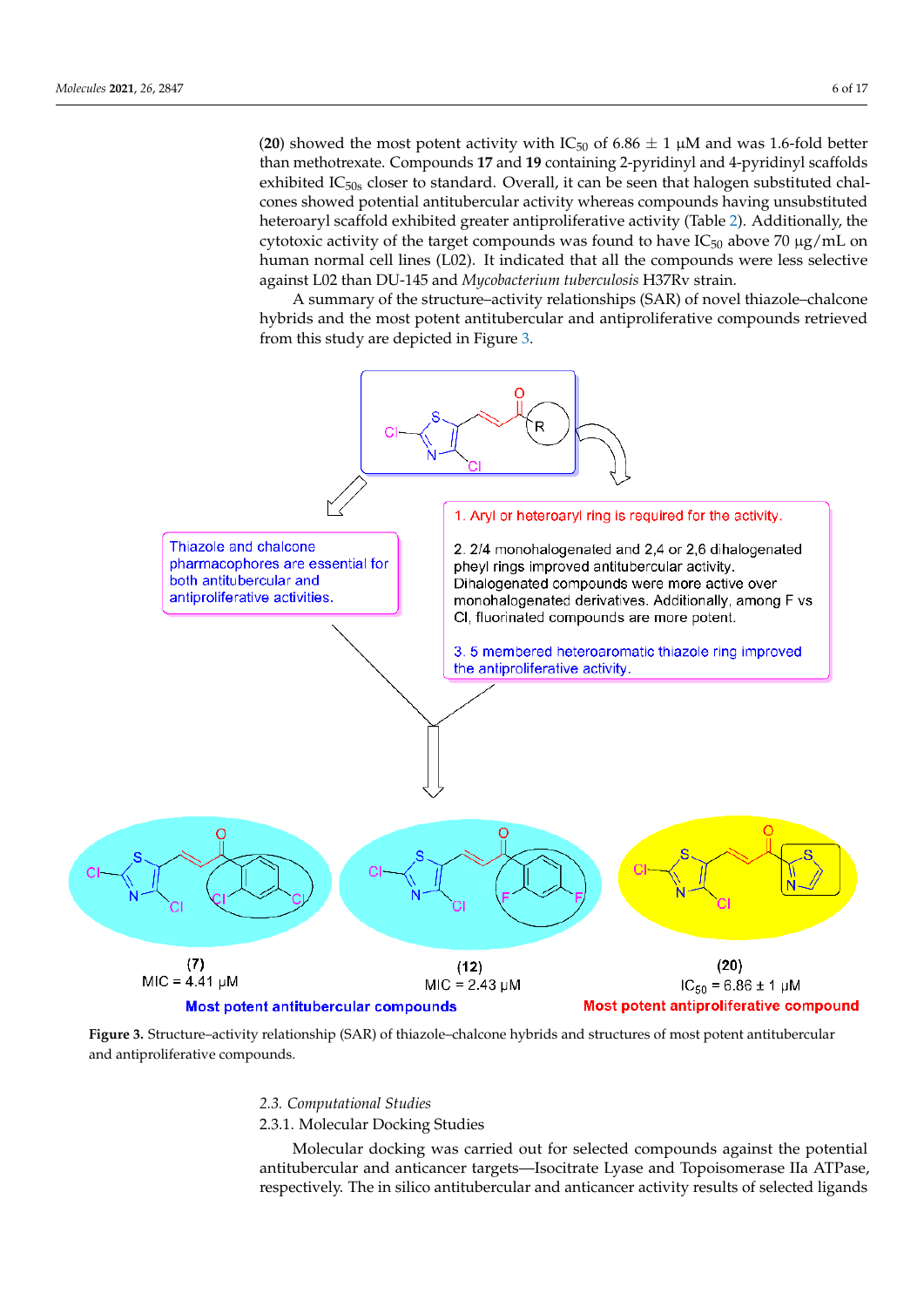against Isocitrate Lyase and Topoisomerase IIa ATPase were reported in terms of binding energy and ligand interactions with amino acid residues at active pocket of proteins. The in silico antitubercular results indicated that all compounds (**1**–**20**) showed strong binding affinity (ranges from −5.7 to −7.3, given in Table 3) towards the amino acid residues in active pocket Isocitrate Lyase protein through H-bond and hydrophobic interactions, compared to standard drug Pyrazinamide. The selected compounds having the electron withdrawing group substitution on the aromatic ring in place of the amine group may be the reason for the high affinity of these compounds compared to the standard drug pyrazinamide. Compounds **2** and **16** showed the highest binding affinity (−7.3).

| Compound       | <b>Binding Affinity</b> |        | Compound     | <b>Binding Affinity</b> |                          |
|----------------|-------------------------|--------|--------------|-------------------------|--------------------------|
|                | 1F8M                    | 1ZXM   |              | 1F8M                    | 1ZXM                     |
| 1              | $-6.7$                  | $-8.1$ | 11           | $-7$                    | $-7.8$                   |
| $\overline{2}$ | $-7.3$                  | $-8.1$ | 12           | $-7.1$                  | $-8.2$                   |
| 3              | $-7$                    | $-7.7$ | 13           | $-7.2$                  | $-8.4$                   |
| 4              | $-6.9$                  | $-7.9$ | 14           | $-6.8$                  | $-8.2$                   |
| 5              | $-7.2$                  | $-7.9$ | 15           | $-7.2$                  | $-8.2$                   |
| 6              | $-7.2$                  | $-8.1$ | 16           | $-7.3$                  | $-8.3$                   |
| 7              | $-6.6$                  | $-8.1$ | 17           | $-6.3$                  | $-7.6$                   |
| 8              | $-6.8$                  | $-8.1$ | 18           | $-6.2$                  | $-7.7$                   |
| 9              | $-6.9$                  | $-8.1$ | 19           | $-6.2$                  | $-7.7$                   |
| 10             | $-7.1$                  | $-8.1$ | 20           | $-5.7$                  | $-9.3$                   |
| Methotrexate   |                         | $-9.5$ | Pyrazinamide | $-5.4$                  | $\overline{\phantom{0}}$ |

**Table 3.** Docking scores of thiazole–chalcone hybrids against Isocitrate Lyase protein and Topoisomerase IIa ATPase.

Among all the compounds, compound **2** interacted with Trp320 amino acid residue through the H-bond and with Leu69, Cys314, Phe332, Ile346, Ala349, His352 amino acid residues through hydrophobic interaction. Similarly compounds **16**, **15**, **5**, **6**, **12** and other compounds also showed H-bond interactions with Trp320 and hydrophobic interaction but the standard drug pyrazinamide has H-bond interaction with Asp153, Arg228, Glu285, Asp108, Ser91, Leu348 amino acid residues and has hydrophobic interaction with Cys191, Thr347, His180 amino acid residues (Figures 4 and 5; Table 4). Moreover, the hydrophobic interactions between the functional groups of compounds and amino acid residues are more, compared to the hydrophobic interactions between the functional groups of standard drug pyrazinamide functional groups and amino acid residues of target protein. The compounds having the electron withdrawing group substituted on the aromatic ring in place of the amine group, and compounds having H-bond interaction with Trp320 amino acid residues and a greater number of hydrophobic interactions present between compounds and amino acid residues in the active site of the target protein may be the possible reason for the high affinity of the compounds when compared to standard drug pyrazinamide.

The in silico anticancer results of compounds (**1**–**20**) against Topoisomerase IIa ATPase revealed that none of the compounds showed a good binding affinity (ranging from −8.2 to −9.3 as given in Table 5) towards the amino acid residues when compared to the binding affinity of the standard drug Methotrexate (−9.5). The standard drug Methotrexate possessed H-bond interaction with Ile88, Asn120, Thr147, Asn150, Arg162, Gly164, Gly166 amino acid residues and hydrophobic interaction with Asn91, Ala92, Ile125, and Thr215 amino acid residues, given in Table 5 and depicted in Figures 6 and 7. However, compound **20**, having a 2-thiazole substitution, showed the least binding affinity (−9.3) among the all compounds (**1**–**20**), having H-bond interaction with Asn95, Ser149, Asn150, Arg168 and hydrophobic interaction with Arg98, Ala167 amino acid residues. Moreover, compounds with 2,5 dichlorophenyl substitution (**6**), 2, 5-difluoro phenyl substitution (**13**), 3,5-difluoro phenyl substitution (**16**), 2,4-difluoro phenyl substitution (**12**) had moderate binding affinity as -8.4, -8.3 and -8.2, respectively, towards amino acid residues like Asn95, Ser149, asn150,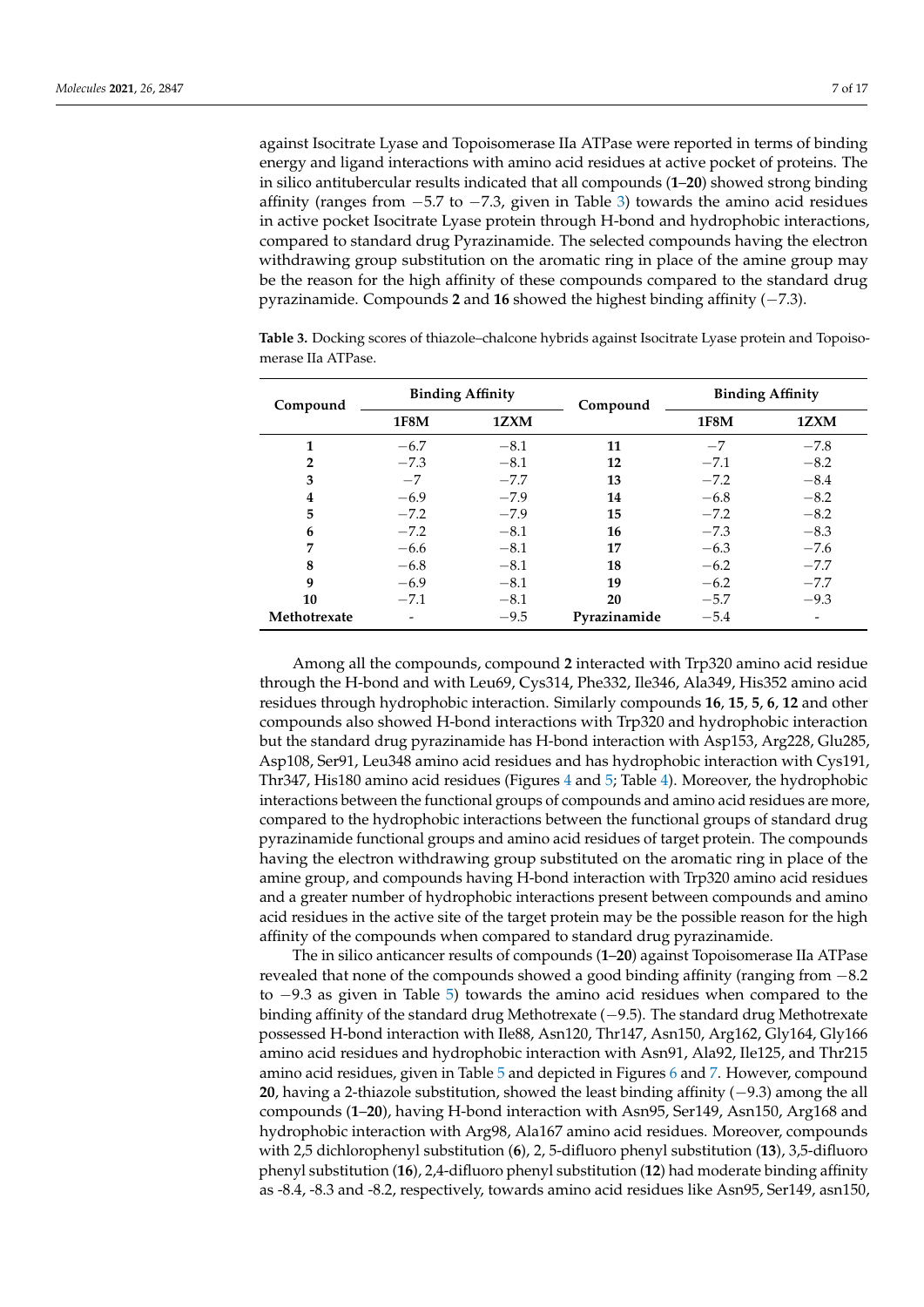Arg162, Asn163, Gly164, Ala167, Ays168, through the H-bond and amino acid residues like Arg98, Ala167, through hydrophobic interaction. Compounds with electron withdrawing groups at ortho and meta positions of phenyl substituent displayed moderate binding affinities, in addition to the H-bond between the compounds and Asn150 amino acid residue in the active site of target protein which may be highly essential for the good binding affinity of these compounds. The results also indicated that the compounds with 2-thiazoyl substitution had a similar binding affinity to that of the methotrexate.



**Figure 4.** Three-dimensional interactions of selected compounds with Isocitrate Lyase protein amino acid residues.



**Figure 5.** Two-dimensional interactions of selected compounds with Isocitrate Lyase protein amino acid residues.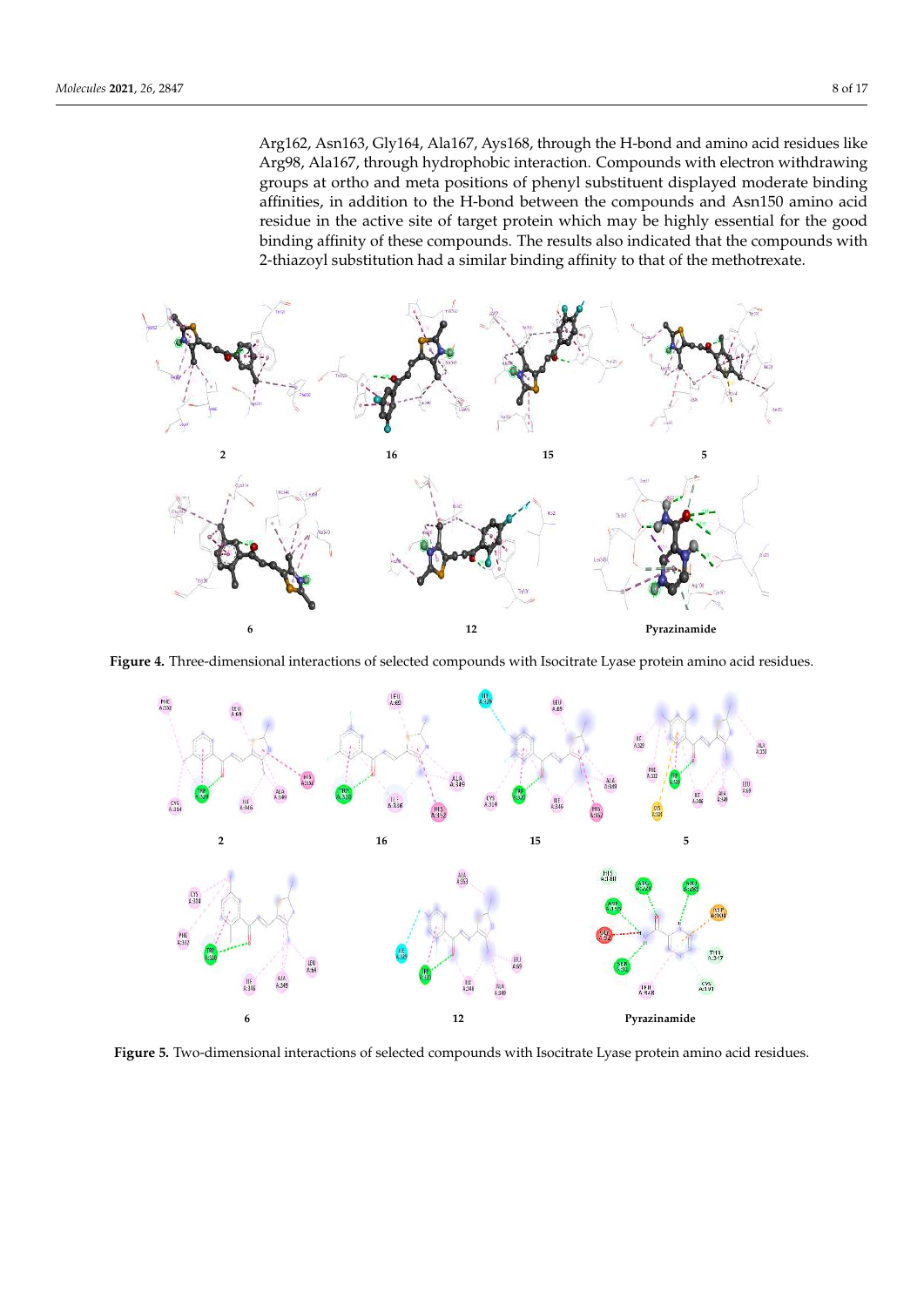| Compound     | <b>Docking Score</b> | Amino Acids Interacted Through                   |                                               |  |
|--------------|----------------------|--------------------------------------------------|-----------------------------------------------|--|
|              |                      | H-Bond                                           | Hydrophobic                                   |  |
| $\mathbf{2}$ | $-7.3$               | Tip320                                           | Leu69, Cys314, Phe332, Ile346, Ala349, His352 |  |
| 16           | $-7.3$               | Trp320                                           | Leu69, Ile346, Ala349, His352                 |  |
| 15           | $-7.2$               | Trp320                                           | Lue69, Ile329, Cys314, Ile346, Ala349, His352 |  |
| 5            | $-7.2$               | Tip320                                           | Leu69, Ile329, Phe332, Ile346, Ala349, Ala353 |  |
| 6            | $-7.2$               | Trp320                                           | Leu69, Lys315, Phe332, Ile346, Ala349         |  |
| 12           | $-7.1$               | Tip320                                           | Leu69, Ile329, Ile346, Ala349, Ala353         |  |
| Pyrazinamide | $-5.4$               | Asp153, Arg228, Glu285, Asp108,<br>Ser91, Leu348 | Cys191, Thr347, His180                        |  |

**Table 4.** Molecular interactions of thiazole–chalcone hybrids with highest docking score against Isocitrate Lyase protein.

**Table 5.** Molecular interactions of thiazole–chalcone hybrids with highest docking score against Topoisomerase IIa ATPase.

| Compound     | <b>Docking Score</b> | Amino Acids Interacted Through                                   |                                                                 |  |
|--------------|----------------------|------------------------------------------------------------------|-----------------------------------------------------------------|--|
|              |                      | H-Bond                                                           | Hydrophobic                                                     |  |
| 20           | $-9.3$               | Asn95, Ser149, Asn150, Lys168                                    | Arg98, Ala167                                                   |  |
| 6            | $-8.5$               | Asn95, Ser149, Asn150                                            | Arg98, Ala167                                                   |  |
| 13           | $-8.4$               | Asn95, Ser149, asn150, Arg162, Gly164                            | Arg98, Ala167                                                   |  |
| 16           | $-8.3$               | Asn95, Ser149, Asn150, Arg162, Asn163,<br>Gly163, Ala167, Ays168 | Arg98                                                           |  |
| 12           | $-8.2$               | Asn120, Phe142                                                   | Ile88, Ala92, Ile118, Ile141, Gly164, Ala167,<br>Thr215, Ile217 |  |
| Methotrexate | $-9.5$               | Ile88, Asn120, Thr147, Asn150, Arg162,<br>Gly164, Gly166         | Asn91, Ala92, Ile125, Thr215                                    |  |



Figure 6. Three-dimensional interactions of selected compounds with Topoisomerase IIa ATPase protein amino acid residues.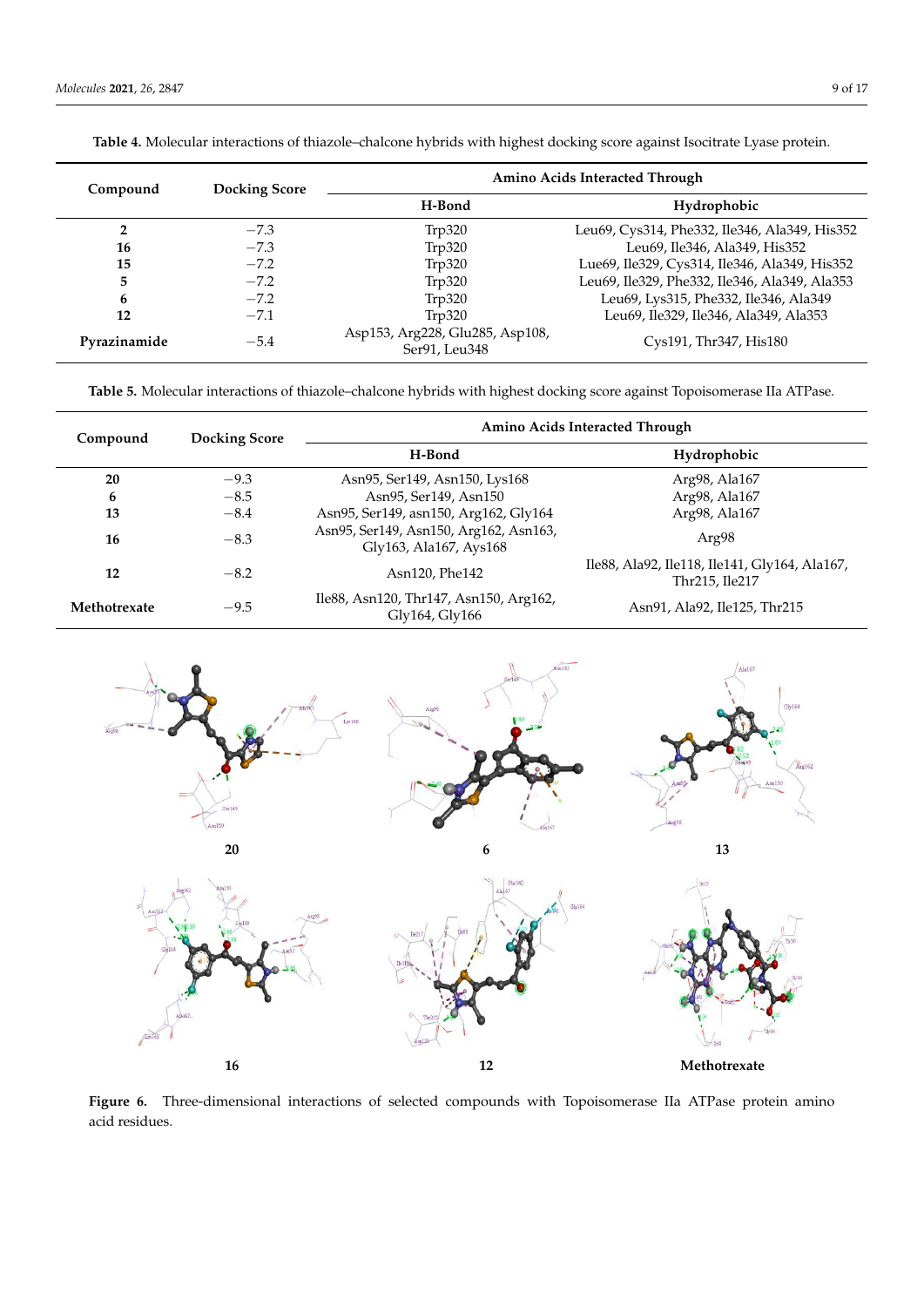

**Figure 7.** Two-dimensional interactions of selected compounds with Topoisomerase IIa ATPase protein amino acid residues.

2.3.2. In Silico Drug Likeliness Studies

Some selected compounds **7**, **14** and **20** which showed the best activity in antitubercular and antiproliferative activity were computed for certain properties using web-based SwissADME software (Table 6). It can be observed that they inhibited CYP2C19, but did not inhibit CYP2D6. However, they showed high GI absorption and passed the Lipinski Rule of five. Hence, these molecules have good drug-like properties and they can be taken as leads for further in vivo investigation.

**Table 6.** Computed properties using SWISSADME.

| Compound # | <b>GI</b> Absorption | CYP2C19<br>Inhibitor | CYP <sub>2</sub> D <sub>6</sub><br>Inhibitor | Lipinski<br>#Violations |
|------------|----------------------|----------------------|----------------------------------------------|-------------------------|
|            | High                 | Yes                  | No                                           |                         |
| 14         | High                 | Yes                  | No                                           |                         |
| 20         | High                 | Yes                  | Nο                                           |                         |

## **3. Materials and Methods**

# *3.1. Chemistry*

General protocol for the synthesis of thiazole–chalcone hybrids (**1**–**20**): Initially, 1 mmol of 2,4-dichlorothiazole-5-carboxaldehyde was dissolved in a mixture of glacial acetic acid (4 mL) and concentrated hydrochloric acid (2 mL) [60]. To the above solution, 1 mmol of corresponding aromatic ketone dissolved in 10 mL of ethanol was transferred and refluxed for 4–6 h. After completion of the reaction, the precipitate of the target compound was separated by filtration and washed thoroughly with cold water (50 mL  $\times$  2) and dried in a desiccator (Scheme 1). The crude precipitate was purified by column chromatography on silica gel using a mixture of hexane and ethyl acetate (2–25%). (*E*)-1-(2-chlorophenyl)-3-(2,4-dichlorothiazol-5-yl)prop-2-en-1-one (**1**): Yield: 75%, m.p. 80 ◦C; FT-IR (KBr, cm−<sup>1</sup> ): 1656 (intense conjugated C=O band), 1506 (str, CH=CH, conjugated), 850.91, (C–Cl); <sup>1</sup>H-NMR spectrum (400 MHz, CDCl3, ppm) *δ* (ppm): 7.28 (d, 1H, *J* = 16 Hz),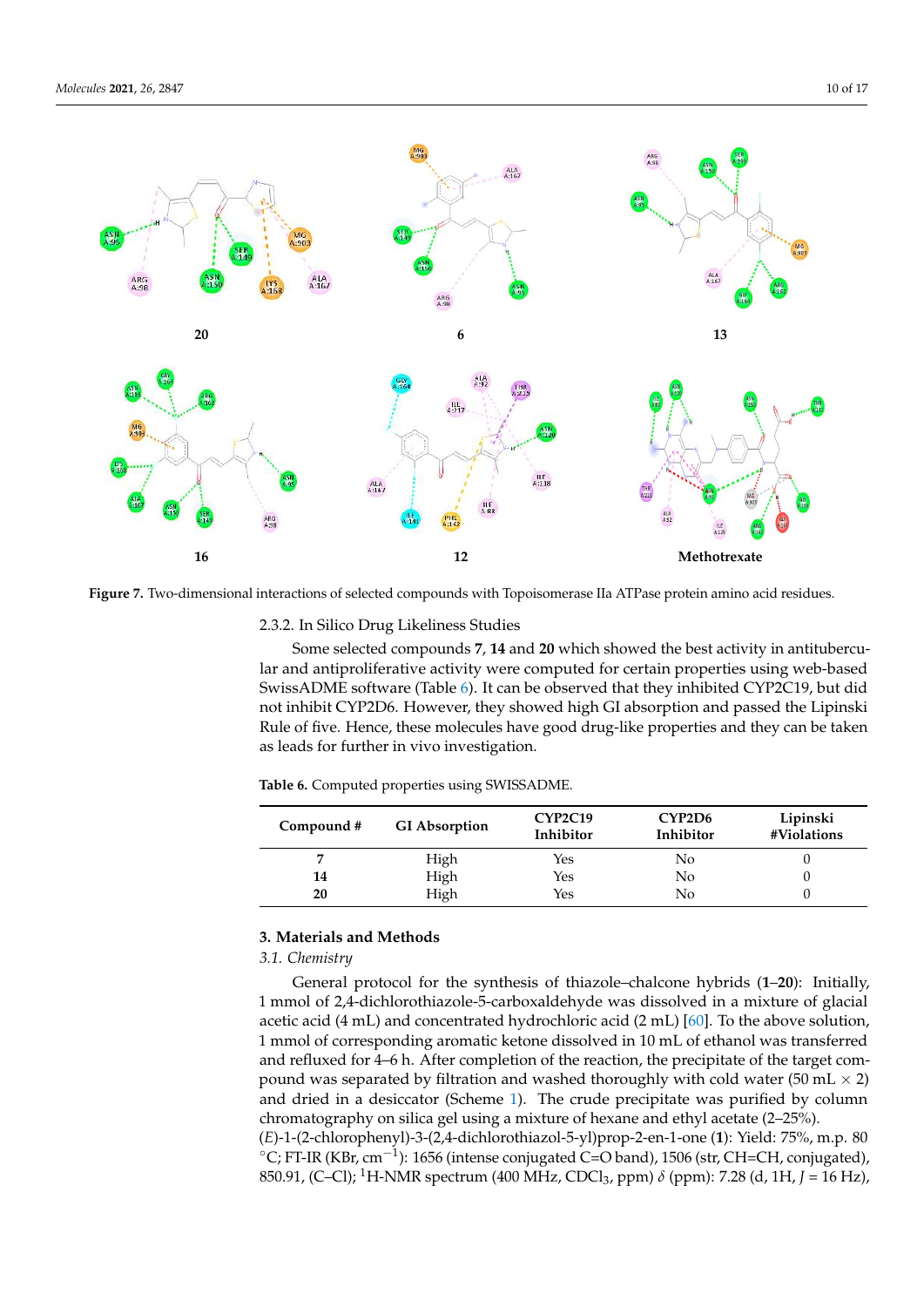7.32–7.77 (m, 4H, Ar-H), 7.69 (d, 1H, *J* = 16 Hz); MS (*m*/*z*, %): 318.60 (M<sup>+</sup> , 99.91) 320.60 (M  $+ 2, 33.30$ ).

(*E*)-1-(3-chlorophenyl)-3-(2,4-dichlorothiazol-5-yl)prop-2-en-1-one (**2**): Yield: 79%, m.p. 88 ◦C; FT-IR (KBr, cm−<sup>1</sup> ): 1651 (intense conjugated C=O band), 1508 (str, CH=CH, conjugated); <sup>1</sup>H-NMR spectrum (400 MHz, CDCl3, ppm) *δ* (ppm): 7.27 (d, 1H, *J* = 16 Hz), 7.31–7.81 (m, 4H, Ar-H), 8.01 (d, 1H, *J* = 16 Hz); MS (*m*/*z*, %): 318.60 (M<sup>+</sup> , 99.91) 320.60 (M + 2, 33.30).



2,4-Dichlorothiazole-5-carboxaldehyde

Aromatic ketones



R

1. 2-chlorophenyl; 2. 3-chlorophenyl; 3. 4-chlorophenyl; 4. 2,3-dichlorophenyl; 5. 2,6-dichlorophenyl; 6. 2,5-dichlorophenyl; 7. 2,4-dichlorophenyl; 8. 3,4-dichlorophenyl; 9. 2-fluorophenyl; 10. 3-fluorophenyl;

11. 4-fluorophenyl; 12. 2,4-difluorophenyl; 13. 2,5-difluorophenyl; 14. 2,6-difluorophenyl; 15. 3,4-difluorophenyl;

16. 3,5-difluorophenyl; 17. 2-pyridinyl; 18. 3-pyridinyl; 19. 4-pyridinyl; 20. 2-thiazolyl

**Scheme 1.** Synthetic scheme for the preparation of novel thiazole–chalcone hybrids: (a) mixture of glacial acetic acid and hydrochloric acid, ethanol, refluxed for 4–6 h.

> (*E*)-1-(4-chlorophenyl)-3-(2,4-dichlorothiazol-5-yl)prop-2-en-1-one (**3**): Yield: 84%, m.p. 104 ◦C; FT-IR (KBr, cm−<sup>1</sup> ): 1656 (intense conjugated C=O band), 1519 (str, CH=CH, conjugated); <sup>1</sup>H-NMR spectrum (400 MHz, CDCl<sub>3</sub>, ppm)  $\delta$  (ppm): 7.32 (d, 1H, *J* = 16 Hz), 7.36–7.85 (m, 4H, Ar-H), 8.06 (d, 1H, *J* = 16 Hz); MS (*m*/*z*, %): 318.60 (M<sup>+</sup> , 99.91) 320.60  $(M + 2, 33.30)$ .

> (*E*)-1-(2,3-dichlorophenyl)-3-(2,4-dichlorothiazol-5-yl)prop-2-en-1-one (**4**): Yield: 76%, m.p. 89 ◦C; FT-IR (KBr, cm−<sup>1</sup> ): 1682 (intense conjugated C=O band), 1514 (str, CH=CH, conjugated); <sup>1</sup>H-NMR spectrum (400 MHz, CDCl<sub>3</sub>, ppm)  $\delta$  (ppm): 7.36 (d, 1H, *J* = 15 Hz), 7.41–7.59 (m, 4H, Ar-H), 7.96 (d, 1H, *J* = 16 Hz); MS (*m*/*z*, %): 353.04 (M<sup>+</sup> , 99.91) 355.04  $(M + 2, 33.30).$

> (*E*)-1-(2,4-dichlorophenyl)-3-(2,4-dichlorothiazol-5-yl)prop-2-en-1-one (**5**): Yield: 88%, m.p. 101 ◦C; FT-IR (KBr, cm−<sup>1</sup> ): 1698 (intense conjugated C=O band), 1515 (str, CH=CH, conjugated); <sup>1</sup>H-NMR spectrum (400 MHz, CDCl<sub>3</sub>, ppm)  $\delta$  (ppm): 7.38 (d, 1H, *J* = 16 Hz), 7.48–7.67 (m, 4H, Ar-H), 8.16 (d, 1H, *J* = 16 Hz); MS (*m*/*z*, %): 353.04 (M<sup>+</sup> , 99.91) 355.04  $(M + 2, 33.30).$

> (*E*)-1-(2,5-dichlorophenyl)-3-(2,4-dichlorothiazol-5-yl)prop-2-en-1-one (**6**): Yield: 79%, m.p. 84 ◦C; FT-IR (KBr, cm−<sup>1</sup> ): 1677 (intense conjugated C=O band), 1509 (str, CH=CH, con $j$ ugated); <sup>1</sup>H-NMR spectrum (400 MHz, CDCl<sub>3</sub>, ppm)  $\delta$  (ppm): 7.41 (d, 1H, *J* = 16 Hz), 7.56–7.85 (m, 4H, Ar-H), 8.12 (d, 1H, *J* = 16 Hz); MS (*m*/*z*, %): 353.04 (M<sup>+</sup> , 99.91) 355.04  $(M + 2, 33.30).$

> (*E*)-1-(2,6-dichlorophenyl)-3-(2,4-dichlorothiazol-5-yl)prop-2-en-1-one (**7**): Yield: 83%, m.p. 112 ◦C; FT-IR (KBr, cm−<sup>1</sup> ): 1692 (intense conjugated C=O band), 1520 (str, CH=CH, conjugated); <sup>1</sup>H-NMR spectrum (400 MHz, CDCl3, ppm) *δ* (ppm): 7.89 (d, 1H, *J* = 16 Hz), 7.54–7.75 (m, 4H, Ar-H), 8.09 (d, 1H,  $J = 16$  Hz). <sup>13</sup>C-NMR spectrum (100 MHz, CDCl<sub>3</sub>, ppm): 181.3 (C-1), 124.5 (C-2), 139.6 (C-3), 127.2, 131.1, 132.4, 134.5, 135.1, 135.9, 136.3, 146.3, 152.1 (Ar-C); MS (*m*/*z*, %): 353.04 (M<sup>+</sup> , 99.91) 355.04 (M + 2, 33.30).

> (*E*)-1-(3,4-dichlorophenyl)-3-(2,4-dichlorothiazol-5-yl)prop-2-en-1-one (**8**): Yield: 86%, m.p. 106 ◦C; FT-IR (KBr, cm−<sup>1</sup> ): 1675 (intense conjugated C=O band), 1516 (str, CH=CH, conjugated); <sup>1</sup>H-NMR spectrum (400 MHz, CDCl3, ppm) *δ* (ppm): 7.66 (d, 1H, *J* = 16 Hz), 7.19–7.51 (m, 4H, Ar-H), 8.11 (d, 1H, *J* = 16 Hz); MS (*m*/*z*, %): 353.04 (M<sup>+</sup> , 99.91) 355.04  $(M + 2, 33.30).$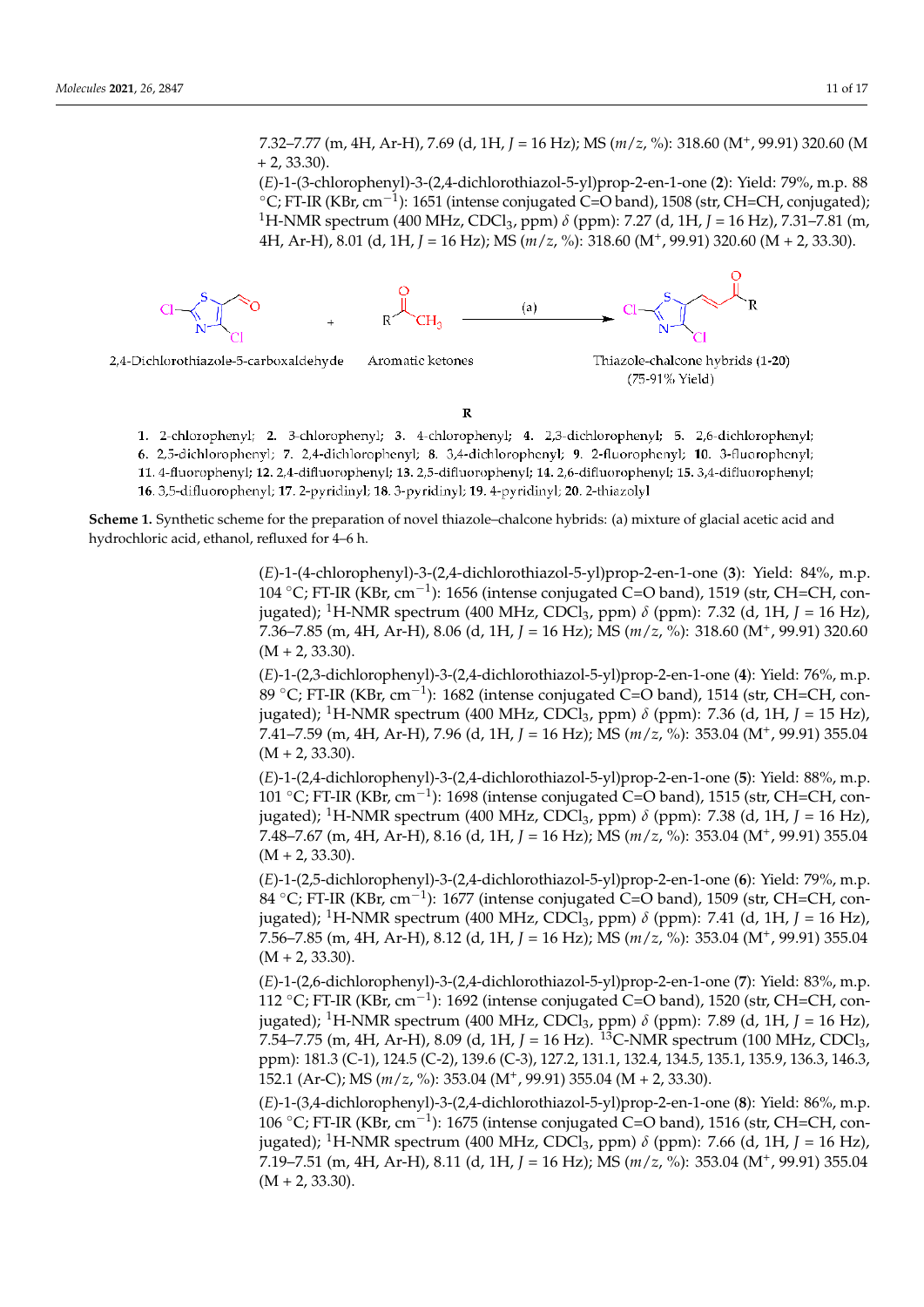(*E*)-1-(2-fluorophenyl)-3-(2,4-dichlorothiazol-5-yl)prop-2-en-1-one (**9**): Yield: 77%, m.p. 91 ◦C; FT-IR (KBr, cm−<sup>1</sup> ): 1679 (intense conjugated C=O band), 1508 (str, CH=CH, conjugated); <sup>1</sup>H-NMR spectrum (400 MHz, CDCl3, ppm) *δ* (ppm): 7.45 (d, 1H, *J* = 16 Hz), 7.59–7.84 (m, 4H, Ar-H), 8.15 (d, 1H, *J* = 17 Hz); MS (*m*/*z*, %): 302.14 (M<sup>+</sup> , 99.91) 304.14 (M + 2, 33.30).

(*E*)-1-(3-fluorophenyl)-3-(2,4-dichlorothiazol-5-yl)prop-2-en-1-one (**10**): Yield: 76%, m.p. 112 ◦C; FT-IR (KBr, cm−<sup>1</sup> ): 1688 (intense conjugated C=O band), 1516 (str, CH=CH, conjugated); <sup>1</sup>H-NMR spectrum (400 MHz, CDCl3, ppm) *δ* (ppm): 7.33 (d, 1H, *J* = 16 Hz), 7.45–7.84 (m, 4H, Ar-H), 8.14 (d, 1H, *J* = 16 Hz); MS (*m*/*z*, %): 302.14 (M<sup>+</sup> , 99.91) 304.14  $(M + 2, 33.30).$ 

(*E*)-1-(4-fluorophenyl)-3-(2,4-dichlorothiazol-5-yl)prop-2-en-1-one (**11**): Yield: 83%, m.p. 126 ◦C; FT-IR (KBr, cm−<sup>1</sup> ): 1681 (intense conjugated C=O band), 1518 (str, CH=CH, conjugated); <sup>1</sup>H-NMR spectrum (400 MHz, CDCl<sub>3</sub>, ppm)  $\delta$  (ppm): 7.42 (d, 1H, *J* = 16 Hz), 7.55–7.91 (m, 4H, Ar-H), 8.16 (d, 1H, *J* = 16 Hz); MS (*m*/*z*, %): 302.14 (M<sup>+</sup> , 99.91) 304.14  $(M + 2, 33.30).$ 

(*E*)-1-(2,4-difluorophenyl)-3-(2,4-dichlorothiazol-5-yl)prop-2-en-1-one (**12**): Yield: 91%, m.p. 134 ◦C; FT-IR (KBr, cm−<sup>1</sup> ): 1656.38 (intense conjugated C=O band), 1497.38 (str, CH=CH, conjugated); <sup>1</sup>H-NMR spectrum (400 MHz, CDCl<sub>3</sub>, ppm)  $\delta$  (ppm): 7.51 (d, 1H, *J* = 16 Hz), 7.77–7.96 (m, 4H, Ar-H), 8.16 (d, 1H, *J* = 16 Hz). <sup>13</sup>C-NMR spectrum (100 MHz, CDCl<sub>3</sub>, ppm): 196.1 (C-1), 130.5 (C-2), 146.4 (C-3), 128.6, 132.3, 133.8, 135.7, 136.4, 137.3, 138.5, 148.6, 154.6 (Ar-C); MS (*m*/*z*, %): 320.13 (M<sup>+</sup> , 99.91) 322.13 (M + 2, 33.30).

(*E*)-1-(2,5-difluorophenyl)-3-(2,4-dichlorothiazol-5-yl)prop-2-en-1-one (**13**): Yield: 77%, m.p. 129 ◦C; FT-IR (KBr, cm−<sup>1</sup> ): 1674 (intense conjugated C=O band), 1512 (str, CH=CH, conjugated); <sup>1</sup>H-NMR spectrum (400 MHz, CDCl<sub>3</sub>, ppm)  $\delta$  (ppm): 7.55 (d, 1H, *J* = 16 Hz), 7.81–7.98 (m, 4H, Ar-H), 8.15 (d, 1H, *J* = 16 Hz); MS (*m*/*z*, %): 320.13 (M<sup>+</sup> , 99.91) 322.13  $(M + 2, 33.30).$ 

(*E*)-1-(2,6-difluorophenyl)-3-(2,4-dichlorothiazol-5-yl)prop-2-en-1-one (**14**): Yield: 80%, m.p. 141 ◦C; FT-IR (KBr, cm−<sup>1</sup> ): 1666 (intense conjugated C=O band), 1511 (str, CH=CH, conjugated); <sup>1</sup>H-NMR spectrum (400 MHz, CDCl<sub>3</sub>, ppm)  $\delta$  (ppm): 7.69 (d, 1H, *J* = 16 Hz), 7.85–7.99 (m, 4H, Ar-H), 8.18 (d, 1H, *J* = 16 Hz); MS (*m*/*z*, %): 320.13 (M<sup>+</sup> , 99.91) 322.13  $(M + 2, 33.30)$ .

(*E*)-1-(3,4-difluorophenyl)-3-(2,4-dichlorothiazol-5-yl)prop-2-en-1-one (**15**): Yield: 88%, m.p. 145 ◦C; FT-IR (KBr, cm−<sup>1</sup> ): 1675 (intense conjugated C=O band), 1516 (str, CH=CH, conjugated); <sup>1</sup>H-NMR spectrum (400 MHz, CDCl3, ppm) *δ* (ppm): 7.33 (d, 1H, *J* = 16 Hz), 7.51–7.91 (m, 4H, Ar-H), 8.16 (d, 1H, *J* = 16 Hz); MS (*m*/*z*, %): 320.13 (M<sup>+</sup> , 99.91) 322.13  $(M + 2, 33.30).$ 

(*E*)-1-(3,5-difluorophenyl)-3-(2,4-dichlorothiazol-5-yl)prop-2-en-1-one (**16**): Yield: 78%, m.p. 109 ◦C; FT-IR (KBr, cm−<sup>1</sup> ): 1688 (intense conjugated C=O band), 1519 (str, CH=CH, conjugated); <sup>1</sup>H-NMR spectrum (400 MHz, CDCl<sub>3</sub>, ppm)  $\delta$  (ppm): 7.36 (d, 1H, *J* = 16 Hz), 7.55–7.89 (m, 4H, Ar-H), 8.05 (d, 1H, *J* = 16 Hz); MS (*m*/*z*, %): 320.13 (M<sup>+</sup> , 99.91) 322.13  $(M + 2, 33.30).$ 

(*E*)-3-(2,4-dichlorothiazol-5-yl)-1-(pyridin-2-yl)prop-2-en-1-one (**17**): Yield: 76%, m.p. 156 ◦C; FT-IR (KBr, cm−<sup>1</sup> ): 1658 (intense conjugated C=O band), 1509 (str, CH=CH, conjugated); <sup>1</sup>H-NMR spectrum (400 MHz, CDCl3, ppm) *δ* (ppm): 7.32 (d, 1H, *J* = 16 Hz), 7.42–7.67 (m, 4H, Ar-H), 7.99 (d, 1H, *J* = 16 Hz); MS (*m*/*z*, %): 285.14 (M<sup>+</sup> , 99.91) 287.14 (M + 2, 33.30).

(*E*)-3-(2,4-dichlorothiazol-5-yl)-1-(pyridin-3-yl)prop-2-en-1-one (**18**): Yield: 81%, m.p. 162 ◦C; FT-IR (KBr, cm−<sup>1</sup> ): 1662 (intense conjugated C=O band), 1506 (str, CH=CH, conjugated); <sup>1</sup>H-NMR spectrum (400 MHz, CDCl3, ppm) *δ* (ppm): 7.38 (d, 1H, *J* = 16 Hz), 7.48–7.71 (m, 4H, Ar-H), 7.94 (d, 1H, *J* = 16 Hz); MS (*m*/*z*, %): 285.14 (M<sup>+</sup> , 99.91) 287.14 (M + 2, 33.30).

(*E*)-3-(2,4-dichlorothiazol-5-yl)-1-(pyridin-4-yl)prop-2-en-1-one (**19**): Yield: 78%, m.p. 177 ◦C; FT-IR (KBr, cm−<sup>1</sup> ): 1660 (intense conjugated C=O band), 1509 (str, CH=CH, conjugated); <sup>1</sup>H-NMR spectrum (400 MHz, CDCl3, ppm) *δ* (ppm): 7.34 (d, 1H, *J* = 16 Hz), 7.46–7.75 (m, 4H, Ar-H), 7.98 (d, 1H, *J* = 16 Hz); MS (*m*/*z*, %): 285.14 (M<sup>+</sup> , 99.91) 287.14 (M + 2, 33.30).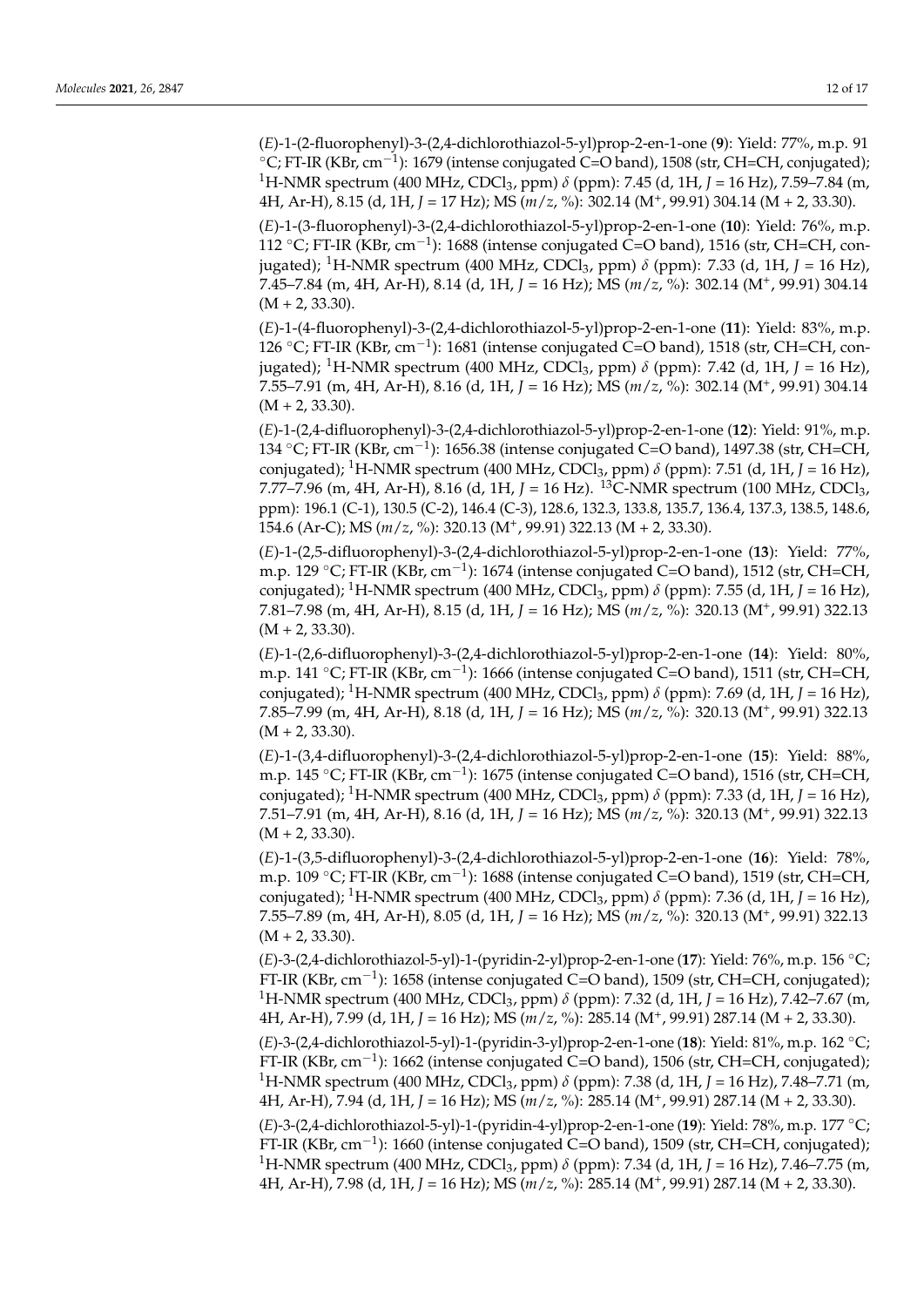(*E*)-3-(2,4-dichlorothiazol-5-yl)-1-(thiazol-2-yl)prop-2-en-1-one (**20**): Yield: 76%, m.p. 127 ◦C; FT-IR (KBr, cm−<sup>1</sup> ): 1657 (intense conjugated C=O band), 1507 (str, CH=CH, conjugated); <sup>1</sup>H-NMR spectrum (400 MHz, CDCl3, ppm) *δ* (ppm): 7.36 (d, 1H, *J* = 16 Hz), 7.41–7.51 (m, 2H, Ar-H), 8.06 (d, 1H, *J* = 16 Hz). <sup>13</sup>C-NMR spectrum (100 MHz, CDCl<sub>3</sub>, ppm): 190.6 (C-1), 122.4 (C-2), 133.5 (C-3), 127.8, 131.8, 135.9, 137.3, 136.2, 144.5, 151.2 (Ar-C); MS (*m*/*z*, %): 291.16 (M<sup>+</sup> , 99.91) 293.16 (M + 2, 33.30).

### *3.2. Biological Studies*

# 3.2.1. Antitubercular Activity

The antitubercular activity of all the target compounds (**1**–**20**) was tested against the *Mycobacterium tuberculosis H37Rv* strain. Pyrazinamide was used as the reference standard. In the present investigation, we employed the protocol described in the literature [61,62]. The icy culture of *Mycobacterium tuberculosis H37Rv* strain in Middlebrook 7H9 broth with the addition of 0.2% glycerol and 10% albumin-dextrose-catalase was defrosted and diluted in broth to 10<sup>5</sup> CFU mL<sup>-1</sup> (colony forming unit/mL) dilutions. Separately, test compounds were dissolved in Dimethyl sulfoxide (DMSO) and later diluted with broth to achieve a concentration that was two-times the required concentration. Throughout this experiment, the final concentration of DMSO was 1.3% in the assay. Each test-tube used was then inoculated with 0.05 mL of standardized culture and then incubated for 21 days at  $37 \,^{\circ}$ C. The growth in the test-tubes was compared with the positive control, pyrazinamide and negative control, i.e., without inoculum and the drug. The minimum inhibitory concentration (MIC) of the individual target compound was determined by broth dilution assay. The MIC values were obtained in  $\mu$ g/mL and further these values were converted to micromoles  $(\mu M)$  considering the structural diversity of standard drug and the target compounds to draw a more meaningful conclusion.

### 3.2.2. Antiproliferative and Cytotoxic Activity

The in vitro antiproliferative and cytotoxicity of compounds **1**–**20** was evaluated by Mosmann's MTT (3-(4,5-dimethylthiazol-2-yl)-2,5-diphenyl tetrazolium bromide) assay method, as described in the literature [63–65] on prostate cancer cell lines (DU-145). In both the assays, the  $IC_{50}$  values of the tested compounds were compared with the positive control Methotrexate (Mtx). The reduction of the soluble MTT to blue-color formazan is the principle underlined in MTT assay and such change is chiefly due to the action of intracellular mitochondrial reductase in the living cells. The prostate cancer cell lines (DU-145), were cultured in Dulbecco's Modified Eagle Medium (DMEM**)** media at 37 ◦C and humidified at  $5\%$  CO<sub>2</sub> was used to culture prostate cancer cell lines (DU-145). The compounds (**1**–**20**) were initially dissolved in 0.1% DMSO to prepare their stock solutions. Later, the desired concentrations of the compounds were achieved by dissolving in sterile water. The cells were transferred on to 96-well plates at 100  $\mu$ L total volume and with a density of  $1 \times 10^4$  cells per well. The cells were permitted to adhere for a period of 24 h and then the assay medium was replaced with a fresh medium containing target compounds and incubated in DMEM with 10% fetal bovine serum (FBS) medium at 37 ◦C for an additional 48 h. Later, the medium was replaced with 90  $\mu$ L of fresh DMEM without FBS. The above wells were treated with 10  $\mu$ L of MTT reagent (5 mg/mL of stock solution in DMEM without FBS) and incubated for  $3-4$  h at  $37 \degree$ C. The formed blue formazan crystals were dissolved in 200  $\mu$ L of DMSO. The optical density was then determined at 570 nm using a micro plate reader. The assay was executed in triplicate for three independent experiments. The same trialing was also performed to confirm that the negative control-DMSO had no effect in the study. The results had good reproducibility between replicate wells with standard errors below 10%. The  $IC_{50}$  values measured in  $\mu$ g/mL for the antiproliferative were converted and expressed in  $\mu$ M. Additionally, all the compounds were also assessed for their cytotoxic activity on the normal human liver cell lines (L02) using the same protocol discussed above.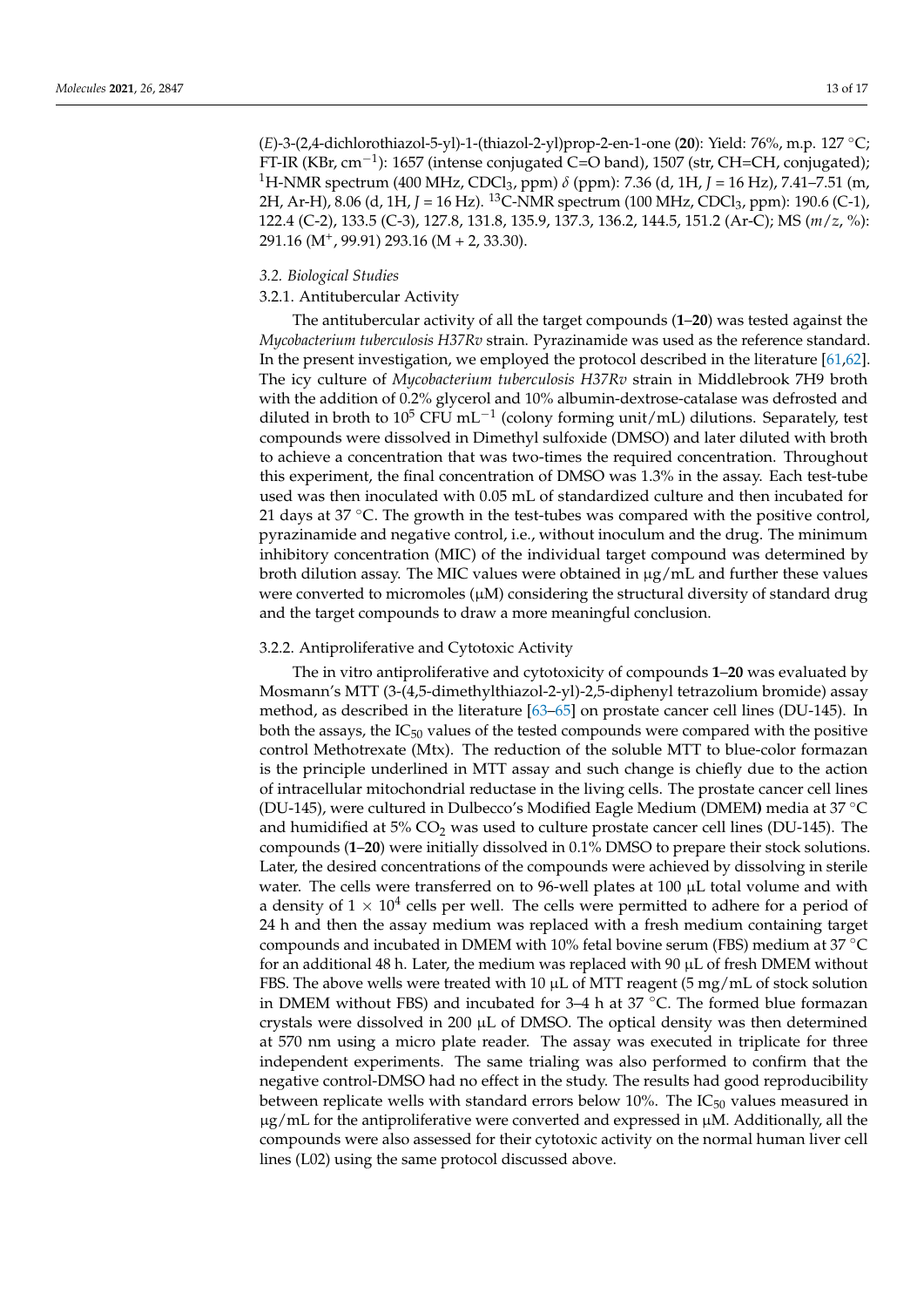### *3.3. Computational Studies*

### 3.3.1. Molecular Docking Studies

The X-ray crystal structures of Isocitrate Lyase (PDB ID: 1F8M) and Topoisomerase IIa ATPase (PDB ID: 1ZXM) were taken from protein data bank (rcsb.com/pdbdatabase (accessed on 7 April 2021)). Using PyMOL 2.3.4 the water molecules were removed and hydrogens were added as well as co-crystal ligands were extracted and saved in mol2 format. The mol2 format file of protein was loaded and then converted to pdbqt format using Autodock module Macromolecule tool in PyRx Virtual screening software 0.8 [66]. The 2D-structures of the target compounds (**1–20**) and that of the standard drugspyrazinamide and methotrexate were drawn in ChemDraw ultra 12.0 and saved as sdf file. The ligand files were subjected to energy minimization (force field-uff) through Open babel tool and then conformers for the selected ligands were generated through AutoDock pdbqt files in PyRx Virtual screening software 0.8. The docking was then performed through PyRx Virtual screening software 0.8 combined with AutoDock Vina, Open babel, Python shell tools. The prepared protein file and ligand files were selected through Vina module and the grid box was selected according to the previously reported amino acid residues by adjusting the x, y, z coordinates of grid box, then run the Vina. The results were analyzed by using DS visualizer software to visualize the interactions between ligands and amino acid residues of active site of protein (Kwofie et al., 2018).

### 3.3.2. In Silico Drug Likeliness Studies

To meet the requirements of the drug-likeliness, the properties of the most potent compounds **7**, **14** and **20** target compounds were evaluated for their in silico parameters including GI absorption, Lipinski rule of five as well as CYP2C19 CYP2D6 inhibition using SwissADME web (http://www.swissadme.ch/ (accessed on 24 March 2021)) [67].

### **4. Conclusions**

In the present study we designed and synthesized 20 new thiazole–chalcone hybrids and tested all the compounds for antitubercular, antiproliferative and cytotoxic activities against *Mycobacterium tuberculosis* H37Rv strain, DU-145 (prostate cancer cell line) and human liver normal cells—LO2, respectively. We identified five potential antitubercular chalcones and one promising antiproliferative chalcone as they displayed better activity than the standard drugs. Among the five potent hybrids, the compounds **12** and **7** exhibited the strongest antitubercular activity with MIC values 2.43 and 4.41  $\mu$ M correspondingly. The top most active antiproliferative hybrid 20 showed activity at IC<sub>50</sub> value 6.86  $\pm$  1  $\mu$ M. All the compounds were subjected to molecular docking studies against antitubercular and anticancer drug targets and a good correlation was observed between the in vitro and docking results. Additionally, the calculated SwissADME properties of the most potent compounds **7**, **14** and **20** were in agreement with the required drug-like properties. All these results clearly confirm the usefulness of the active compounds for the furtherance of drug discovery and development against tuberculosis and prostate cancer.

**Supplementary Materials:** The following are available online: FT-IR, <sup>1</sup>H NMR, <sup>13</sup>C NMR and Mass Spectra for compounds.

**Author Contributions:** Conceptualization, A.B.K., I.S., R.N. and A.B.S.; methodology, A.B.K., I.S. and NR.; software, A.B.K., I.S., R.N., R.R.B. and A.B.S.; validation, A.B.K., I.S., R.N., R.R.B. and A.B.S.; formal analysis, A.B.K., I.S., R.N., R.R.B. and A.B.S.; investigation, A.B.K., I.S. and R.N.; resources, A.B.K., I.S. and R.N.; data curation, A.B.K., I.S. and R.N.; writing—original draft preparation, A.B.K., I.S., R.N., R.R.B. and A.B.S.; writing—review and editing, A.B.K., I.S., R.N., R.R.B. and A.B.S.; visualization, A.B.K., I.S., R.N., R.R.B. and A.B.S.; supervision, I.S. and R.N.; project administration, A.B.K., I.S. and R.N.; funding acquisition, A.B.K. and I.S. All authors have read and agreed to the published version of the manuscript.

**Funding:** This research received no external funding. However, the manuscript received partial funding from Ajman University, United Arab Emirates to cover the article processing charges.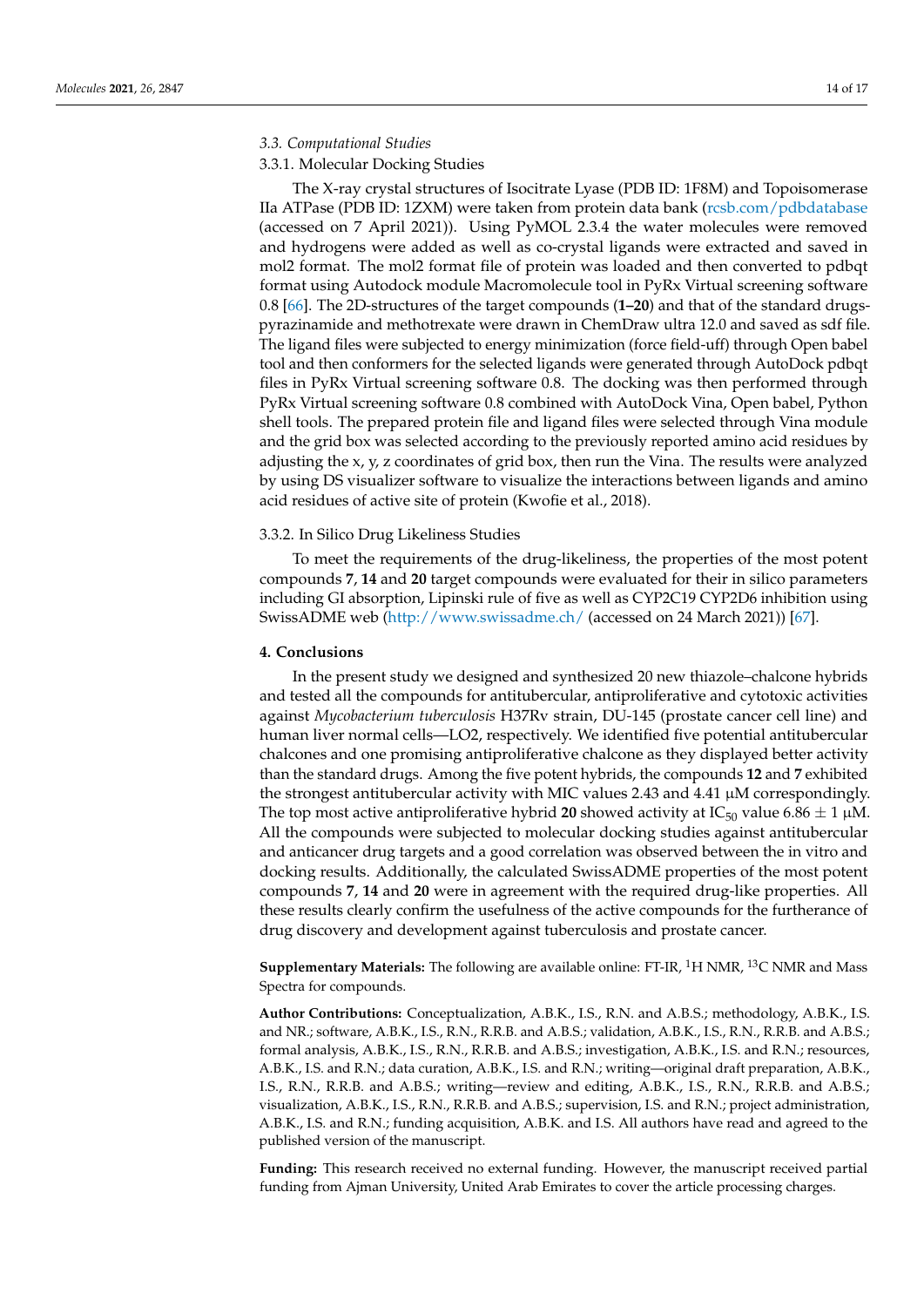**Acknowledgments:** K.A.B. and I.S. would like to thank Samuel George Institute of Pharmaceutical Sciences, Andhra Pradesh, India for providing the lab facilities and chemicals for this work. R.R.B. and A.B.S. would like to thank the Dean's office of College of Pharmacy and Health Sciences, Ajman University, UAE and Vignan Pharmacy College, Vadlamudi, Andhra Pradesh, India for their support in the preparation of this manuscript.

**Conflicts of Interest:** The authors declare no conflict of interest.

**Sample Availability:** Samples of the compounds are available from the authors.

# **References**

- 1. Novel Drug Approvals for 2020. Available online: https://www.fda.gov/drugs/new-drugs-fda-cders-new-molecular-entitiesand-new-therapeutic-biological-products/novel-drug-approvals-2020 (accessed on 20 December 2020).
- 2. Ayati, A.; Emami, S.; Asadipour, A.; Shafiee, A.; Foroumadi, A. Recent applications of 1, 3-thiazole core structure in the identification of new lead compounds and drug discovery. *Eur. J. Med. Chem.* **2015**, *5*, 699–718. [CrossRef] [PubMed]
- 3. Chhabria, T.M.; Patel, S.; Modi, P.; Brahmkshatriya, S.P. Thiazole: A review on chemistry, synthesis and therapeutic importance of its derivatives. *Curr. Top. Med. Chem.* **2016**, *16*, 2841–2862. [CrossRef] [PubMed]
- 4. Chunlin, Z.; Wen, Z.; Chunquan, S.; Wannian, Z.; Chengguo, X.; Zhenyuan, M. Chalcone: A Privileged Structure in Medicinal Chemistry. *Chem. Rev.* **2017**, *117*, 7762–7810. [CrossRef]
- 5. Yazdan, K.S.; Sagar, G.V.; Shaik, B.A. Biological and synthetic potentiality of chalcones: A review. *J. Chem. Pharm. Res.* **2015**, *7*, 829–842.
- 6. Abhale, Y.K.; Shinde, A.; Deshmukh, K.K.; Nawale, L.; Sarkar, D.; Mhaske, P.C. Synthesis, antitubercular and antimicrobial potential of some new thiazole substituted thiosemicarbazide derivatives. *Med. Chem. Res.* **2017**, *26*, 2557–2567. [CrossRef]
- 7. Dhumal, S.T.; Deshmukh, A.R.; Bhosle, M.R.; Khedkar, V.M.; Nawale, L.U.; Sarkar, D.; Mane, R.A. Synthesis and antitubercular activity of new 1, 3, 4-oxadiazoles bearing pyridyl and thiazolyl scaffolds. *Bioorg. Med. Chem. Lett.* **2016**, *26*, 3646–3651. [CrossRef]
- 8. Güzeldemirci, N.U.; Karaman, B.; Küçükbasmaci, Ö. Antibacterial, antitubercular and antiviral activity evaluations of some arylidenehydrazide derivatives bearing imidazo [2,1-b] thiazole moiety. *Turk. J. Pharm. Sci.* **2017**, *14*, 157. [CrossRef]
- 9. Yan, M.; Xu, L.; Wang, Y.; Wan, J.; Liu, T.; Liu, W.; Wan, Y.; Zhang, B.; Wang, R.; Li, Q. Opportunities and challenges of using five-membered ring compounds as promising antitubercular agents. *Drug. Dev. Res.* **2020**, *81*, 402–418. [CrossRef]
- 10. Kryshchyshyn, A.; Roman, O.; Lozynskyi, A.; Lesyk, R. Thiopyrano [2,3-*d*]Thiazoles as New Efficient Scaffolds in Medicinal Chemistry. *Sci. Pharm.* **2018**, *86*, 26. [CrossRef]
- 11. Gundlewad, G.B.; Patil, B.R. Synthesis and Evaluation of Some Novel 2-Amino-4-Aryl Thiazoles for Antitubercular Activity. *J. Het. Chem.* **2018**, *55*, 769–774. [CrossRef]
- 12. Shaik, A.B.; Bhandare, R.R.; Nissankararao, S.; Edis, Z.; Tangirala, N.R.; Shahanaaz, S.; Rahman, M.M. Design, facile synthesis and characterization of dichloro substituted chalcones and dihydropyrazole derivatives for their antifungal, antitubercular and antiproliferative activities. *Molecules* **2020**, *25*, 3188. [CrossRef]
- 13. Pola, S.; Banoth, K.K.; Sankaranarayanan, M.; Ummani, R.; Garlapati, A. Design, synthesis, in silico studies, and evaluation of novel chalcones and their pyrazoline derivatives for antibacterial and antitubercular activities. *Med. Chem. Res.* **2020**, *29*, 1819–1835. [CrossRef]
- 14. Burmaoglu, S.; Algul, O.; Gobek, A.; Aktas, A.D.; Ulger, M.; Erturk, B.G.; Kaplan, E.; Dogen, A.; Aslan, G. Design of potent fluoro-substituted chalcones as antimicrobial agents. *J. Enzyme. Inhib. Med. Chem.* **2017**, *32*, 490–495. [CrossRef]
- 15. Borcea, A.-M.; Ionuț, I.; Crișan, O.; Oniga, O. An Overview of the Synthesis and Antimicrobial, Antiprotozoal, and Antitumor Activity of Thiazole and Bisthiazole Derivatives. *Molecules* **2021**, *26*, 624. [CrossRef]
- 16. Kishor, P.; Ramana, K.V.; Shaik, A.B. Antitubercular evaluation of isoxazolyl chalcones. *Res. J. Pharm. Biol. Chem. Sci.* **2017**, *8*, 730–735.
- 17. Lokesh, B.V.; Prasad, Y.R.; Shaik, A.B. Synthesis and biological activity of novel 2, 5-dichloro-3-acetylthiophene chalcone derivatives. *Ind. J. Pharm. Educ. Res.* **2017**, *51*, 679–690. [CrossRef]
- 18. De Santana, T.I.; De Oliveira, B.M.; De Moraes, G.P.A.; Da Cruz, A.C.; Da Silva, T.G.; Leite, A.C. Synthesis, anticancer activity and mechanism of action of new thiazole derivatives. *Eur. J. Med. Chem.* **2018**, *20*, 874–886. [CrossRef]
- 19. Gomha, S.M.; Edrees, M.M.; Altalbawy, F.M.A. Synthesis and Characterization of Some New *Bis*-Pyrazolyl-Thiazoles Incorporating the Thiophene Moiety as Potent Anti-Tumor Agents. *Int. J. Mol. Sci.* **2016**, *17*, 1499. [CrossRef]
- 20. Takac, P.; Kello, M.; Vilkova, M.; Vaskova, J.; Michalkova, R.; Mojzisova, G.; Mojzis, J. Antiproliferative Effect of Acridine Chalcone Is Mediated by Induction of Oxidative Stress. *Biomolecules* **2020**, *10*, 345. [CrossRef]
- 21. Gomha, S.M.; Ahmed, S.A.; Abdelhamid, A.O. Synthesis and Cytotoxicity Evaluation of Some Novel Thiazoles, Thiadiazoles, and Pyrido [2,3-*d*][1,2,4]triazolo[4,3-*a*]pyrimidin-5(1*H*)-ones Incorporating Triazole Moiety. *Molecules* **2015**, *20*, 1357–1376. [CrossRef]
- 22. Patel, S.; Patle, R.; Parameswaran, P.; Jain, A.; Shard, A. Design, computational studies, synthesis and biological evaluation of thiazole-based molecules as anticancer agents. *Eur. J. Pharm. Sci.* **2019**, *134*, 20–30. [CrossRef]
- 23. Abu-Melha, S.; Edrees, M.M.; Salem, H.H.; Kheder, N.A.; Gomha, S.M.; Abdelaziz, M.R. Synthesis and biological evaluation of some novel thiazole-based heterocycles as potential anticancer and antimicrobial agents. *Molecules* **2019**, *24*, 539. [CrossRef]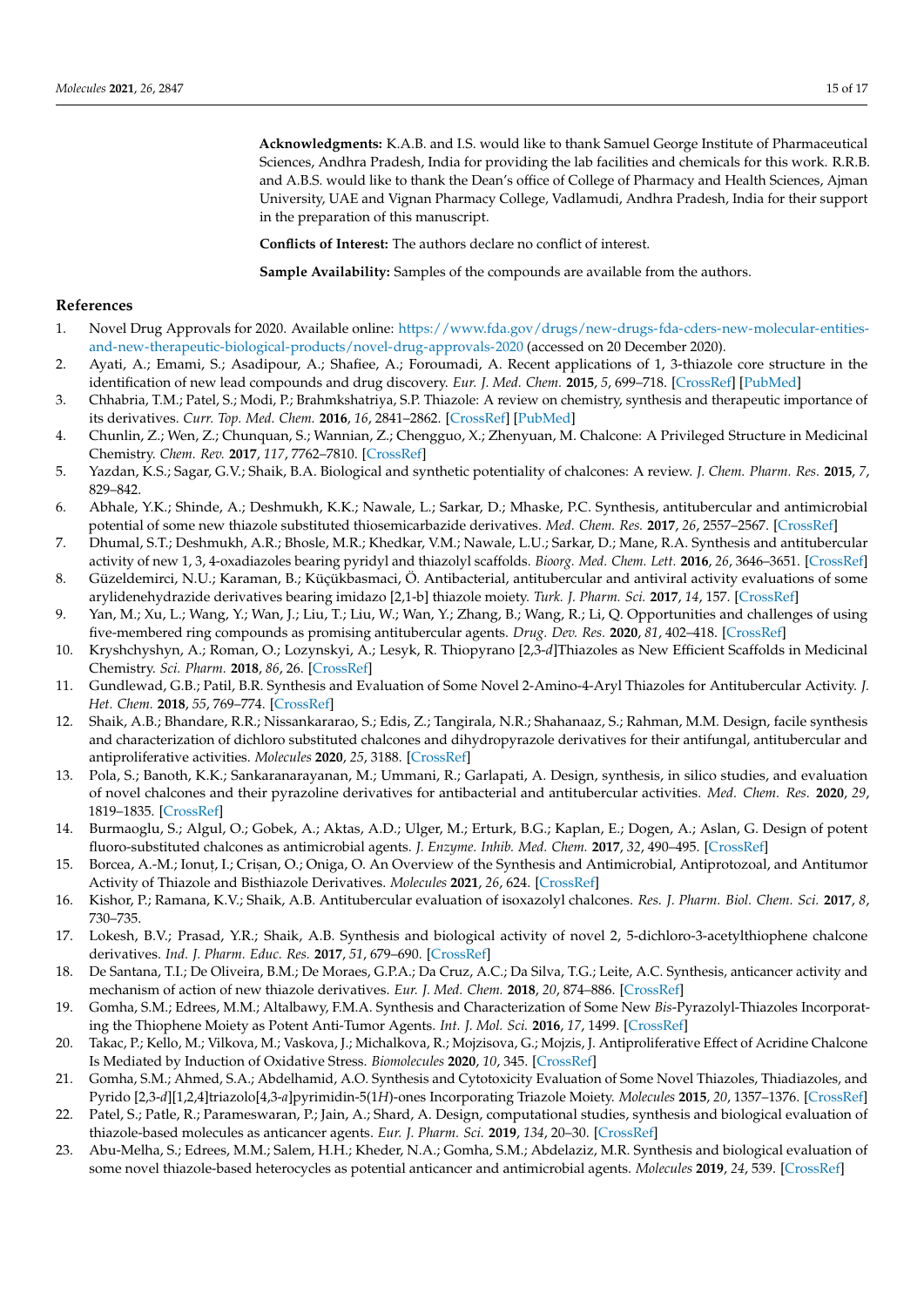- 24. Farghaly, T.A.; Masaret, G.S.; Muhammad, Z.A.; Harras, M.F. Discovery of thiazole-based-chalcones and 4-hetarylthiazoles as potent anticancer agents: Synthesis, docking study and anticancer activity. *Bioorg. Chem.* **2020**, *98*, 103761. [CrossRef]
- 25. Altıntop, M.D.; Sever, B.; Akalın, Ç.G.; Özdemir, A. Design, synthesis, and evaluation of a new series of thiazole-based anticancer agents as potent Akt inhibitors. *Molecules* **2018**, *23*, 1318. [CrossRef]
- 26. Spanò, V.; Attanzio, A.; Cascioferro, S.; Carbone, A.; Montalbano, A.; Barraja, P.; Tesoriere, L.; Cirrincione, G.; Diana, P.; Parrino, B. Synthesis and Antitumor Activity of New Thiazole Nortopsentin Analogs. *Mar. Drugs* **2016**, *14*, 226. [CrossRef]
- 27. Shaik, A.B.; Bhandare, R.R.; Nissankararao, S.; Lokesh, B.V.; Shahanaaz, S.; Rahman, M.M. Synthesis, and biological screening of chloropyrazine conjugated benzothiazepine derivatives as potential antimicrobial, antitubercular and cytotoxic agents. *Arab. J. Chem.* **2021**, *14*, 102915. [CrossRef]
- 28. Wang, Y.; Zhang, W.; Dong, J.; Gao, J. Design, synthesis and bioactivity evaluation of coumarin-chalcone hybrids as potential anticancer agents. *Bioorg. Chem.* **2020**, *95*, 103530. [CrossRef]
- 29. Shaik, A.; Bhandare, R.R.; Palleapati, K.; Nissankararao, S.; Kancharlapalli, V.; Shaik, S. Antimicrobial, Antioxidant, and Anticancer Activities of Some Novel Isoxazole Ring Containing Chalcone and Dihydropyrazole Derivatives. *Molecules* **2020**, *25*, 1047. [CrossRef]
- 30. Madhavi, S.; Sreenivasulu, R.; Yazala, J.P.; Raju, R.R. Synthesis of chalcone incorporated quinazoline derivatives as anticancer agents. *Saudi. Pharml. J.* **2017**, *25*, 275–279. [CrossRef]
- 31. Rashdan, H.R.M.; Abdelmonsef, A.H.; Shehadi, I.A.; Gomha, S.M.; Soliman, A.M.M.; Mahmoud, H.K. Synthesis, Molecular Docking Screening and Anti-Proliferative Potency Evaluation of Some New Imidazo[2,1-b]Thiazole Linked Thiadiazole Conjugates. *Molecules* **2020**, *25*, 4997. [CrossRef]
- 32. Madhavi, S.; Sreenivasulu, R.; Yousuf, A.M.; Jawed, A.M.; Ramesh, R.R. Synthesis, biological evaluation and molecular docking studies of pyridine incorporated chalcone derivatives as anticancer agents. *Lett. Org. Chem.* **2016**, *13*, 682–692. [CrossRef]
- 33. Djukic, M.; Fesatidou, M.; Xenikakis, I.; Geronikaki, A.; Angelova, V.T.; Savic, V.; Pasic, M.; Krilovic, B.; Djukic, D.; Gobeljic, B.; et al. In vitro antioxidant activity of thiazolidinone derivatives of 1, 3-thiazole and 1, 3, 4-thiadiazole. *Chem.-Biol. Interact.* **2018**, *286*, 119–131. [CrossRef] [PubMed]
- 34. Adole, V.A.; More, R.A.; Jagdale, B.S.; Pawar, T.B.; Chobe, S.S. Efficient synthesis, antibacterial, antifungal, antioxidant and cytotoxicity study of 2-(2-hydrazineyl) thiazole derivatives. *ChemistrySelect* **2020**, *5*, 2778–2786. [CrossRef]
- 35. Nastasă, C.; Tiperciuc, B.; Duma, M.; Benedec, D.; Oniga, O. New hydrazones bearing thiazole scaffold: Synthesis, characterization, antimicrobial, and antioxidant investigation. *Molecules* **2015**, *20*, 17325–17338. [CrossRef]
- 36. Polo, E.; Ibarra-Arellano, N.; Prent-Peñaloza, L.; Morales-Bayuelo, A.; Henao, J.; Galdámez, A.; Gutiérrez, M. Ultrasound-assisted synthesis of novel chalcone, heterochalcone and bis-chalcone derivatives and the evaluation of their antioxidant properties and as acetylcholinesterase inhibitors. *Bioorg. Chem.* **2019**, *90*, 103034. [CrossRef]
- 37. Wang, J.; Huang, L.; Cheng, C.; Li, G.; Xie, J.; Shen, M.; Chen, Q.; Li, W.; He, W.; Qiu, P.; et al. Design, synthesis and biological evaluation of chalcone analogues with novel dual antioxidant mechanisms as potential anti-ischemic stroke agents. *Acta Pharm. Sin. B* **2019**, *9*, 335–350. [CrossRef]
- 38. Al Zahrani, N.A.; El-Shishtawy, R.M.; Elaasser, M.M.; Asiri, A.M. Synthesis of Novel Chalcone-Based Phenothiazine Derivatives as Antioxidant and Anticancer Agents. *Molecules* **2020**, *25*, 4566. [CrossRef]
- 39. Asiri, A.M.; Khan, S.A. Synthesis and Anti-Bacterial Activities of a Bis-Chalcone Derived from Thiophene and Its Bis-Cyclized Products. *Molecules* **2011**, *16*, 523–531. [CrossRef]
- 40. Kadhim, A.J.; Mohammed, J.H.; Aljamali, N.M. Thiazole Amide Derivatives (Synthesis, Spectral Investigation, Chemical Properties, Antifungal Assay). *NeuroQuantology* **2020**, *18*, 16. [CrossRef]
- 41. Kucerova-Chlupacova, M.; Vyskovska-Tyllova, V.; Richterova-Finkova, L.; Kunes, J.; Buchta, V.; Vejsova, M.; Paterova, P.; Semelkova, L.; Jandourek, O.; Opletalova, V. Novel Halogenated Pyrazine-Based Chalcones as Potential Antimicrobial Drugs. *Molecules* **2016**, *21*, 1421. [CrossRef]
- 42. Shaik, A.B.; Yejella, R.P.; Shaik, S. Synthesis, Antimicrobial, and Computational Evaluation of Novel Isobutylchalcones as Antimicrobial Agents. *Int. J. Med. Chem.* **2017**, *2017*, 6873924. [CrossRef]
- 43. Singh, G.; Arora, A.; Kalra, P.; Maurya, I.K.; Ruizc, C.E.; Estebanc, M.A.; Sinha, S.; Goyal, K.; Sehgal, R. A strategic approach to the synthesis of ferrocene appended chalcone linked triazole allied organosilatranes: Antibacterial, antifungal, antiparasitic and antioxidant studies. *Bioorg. Med. Chem.* **2019**, *27*, 188–195. [CrossRef]
- 44. Shaik, A.B.; Lohitha, S.V.; Puttagunta, S.B.; Shaik, A.; Supraja, K.; Sai, H.K. Synthesis and screening of novel lipophilic diarylpropeones as prospective antitubercular, antibacterial and antifungal agents. *Biointerface Res. Appl. Chem.* **2019**, *9*, 3912–3918. [CrossRef]
- 45. Mellado, M.; Espinoza, L.; Madrid, A.; Mella, J.; Chávez-Weisser, E.; Diaz, K.; Cuellar, M. Design, synthesis, antifungal activity, and structure–activity relationship studies of chalcones and hybrid dihydrochromane–chalcones. *Mol. Divers.* **2019**, *3*, 1–3. [CrossRef]
- 46. Lagu, S.B.; Rajendra, P.Y.; Srinath, N.; Afzal, B.S. Synthesis. antibacterial, antifungal antitubercular activities and molecular docking studies of nitrophenyl derivatives. *Int. J. Life Sci. Pharma Res.* **2019**, *9*, 54–64. [CrossRef]
- 47. Sun, N.; Lu, Y.J.; Chan, F.Y.; Du, R.L.; Zheng, Y.Y.; Zhang, K.; So, L.Y.; Abagyan, R.; Zhuo, C.; Leung, Y.C.; et al. A thiazole orange derivative targeting the bacterial protein FtsZ shows potent antibacterial activity. *Front. Microbiol.* **2017**, *8*, 855. [CrossRef]